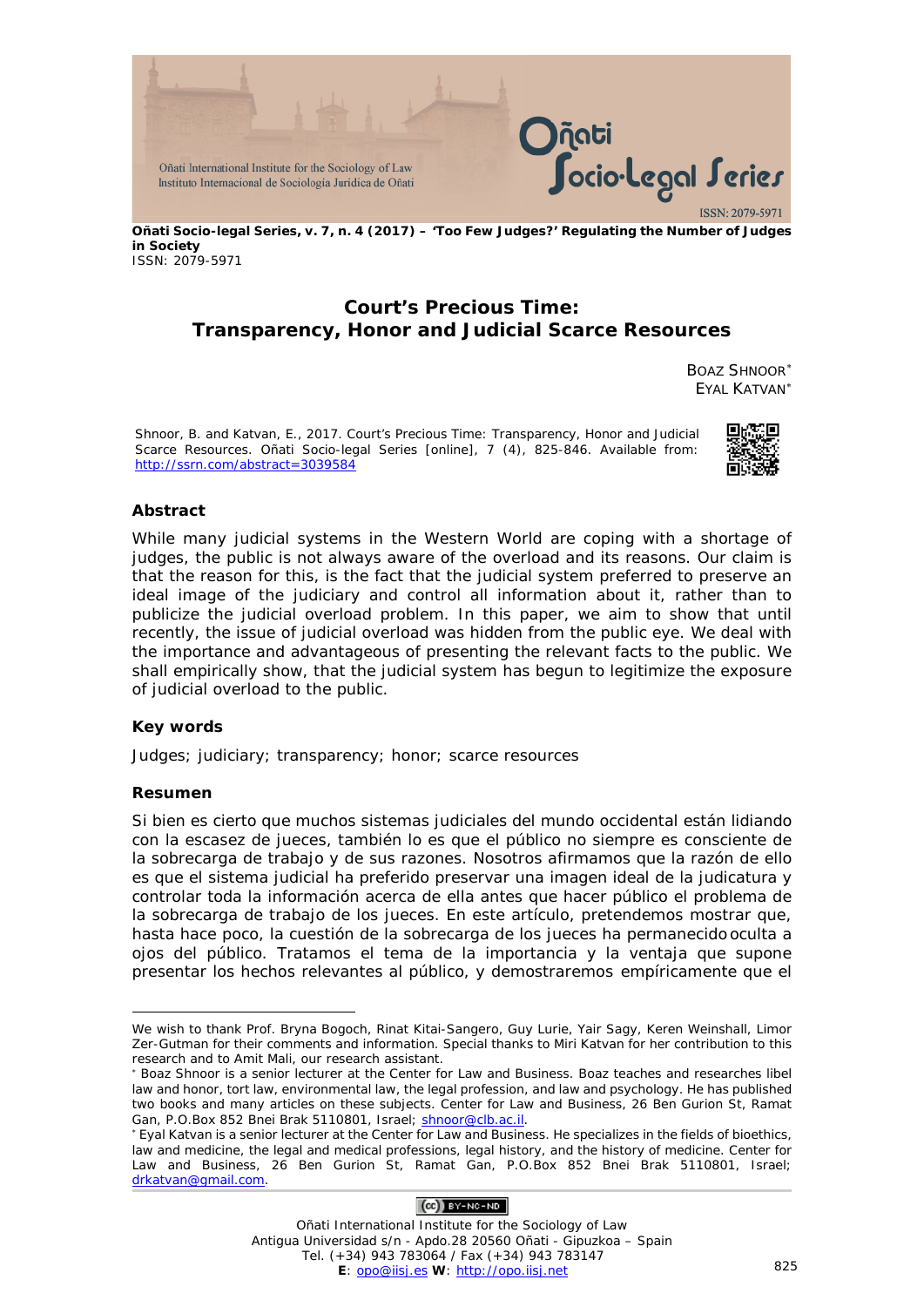sistema judicial ha comenzado a aprobar la exposición de la sobrecarga judicial al público.

### **Palabras clave**

Jueces; judicatura; transparencia; honor; escasez de recursos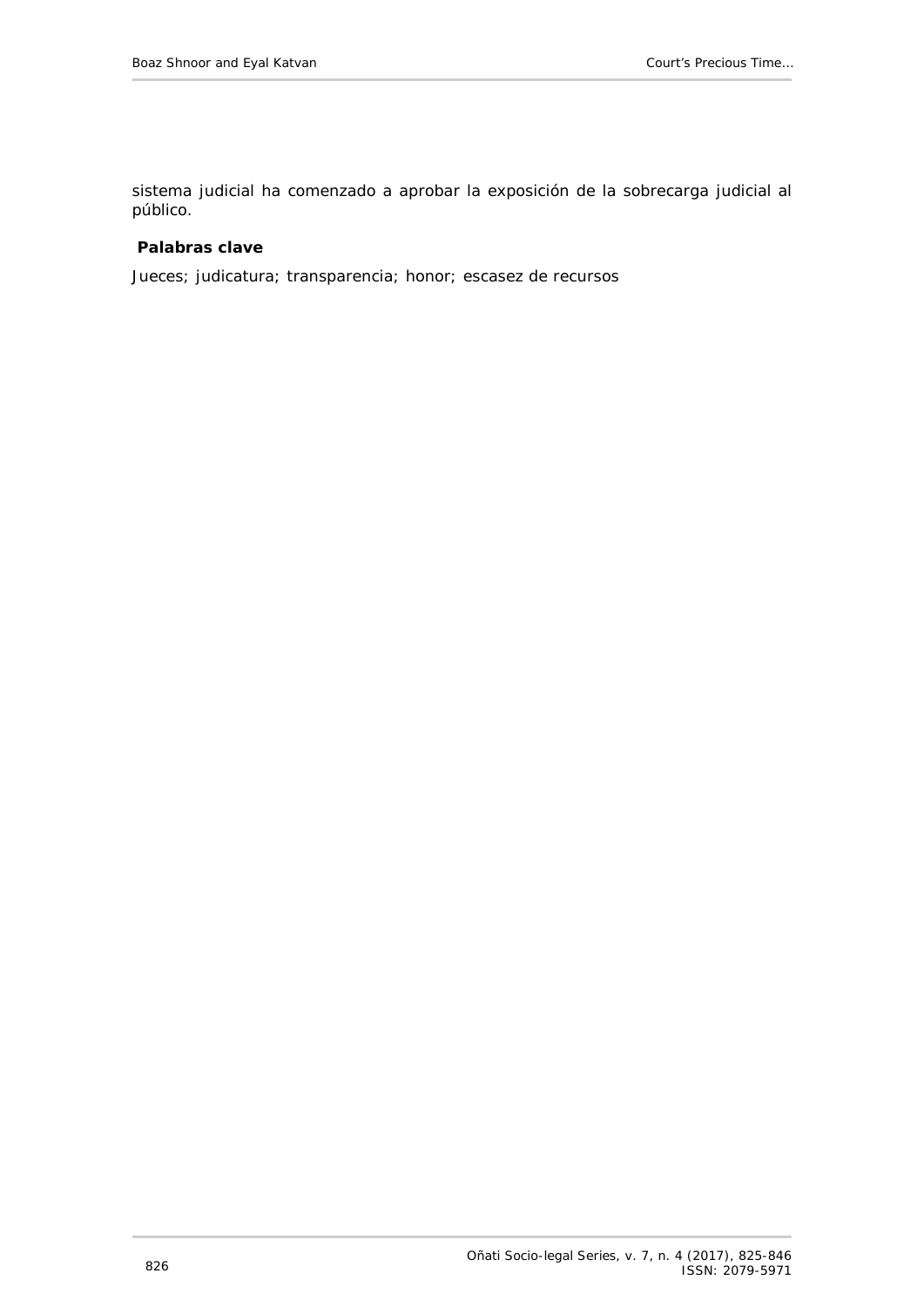## **Table of contents**

…

| 2. Transparency and the importance of a public discussion of judicial overload829 |  |
|-----------------------------------------------------------------------------------|--|
| 3. The internal and public discussion of judicial overload. 832                   |  |
| 4. The Judicial Engagement with Overload - A Quantitative Analysis 835            |  |
|                                                                                   |  |
|                                                                                   |  |
|                                                                                   |  |
|                                                                                   |  |
|                                                                                   |  |
|                                                                                   |  |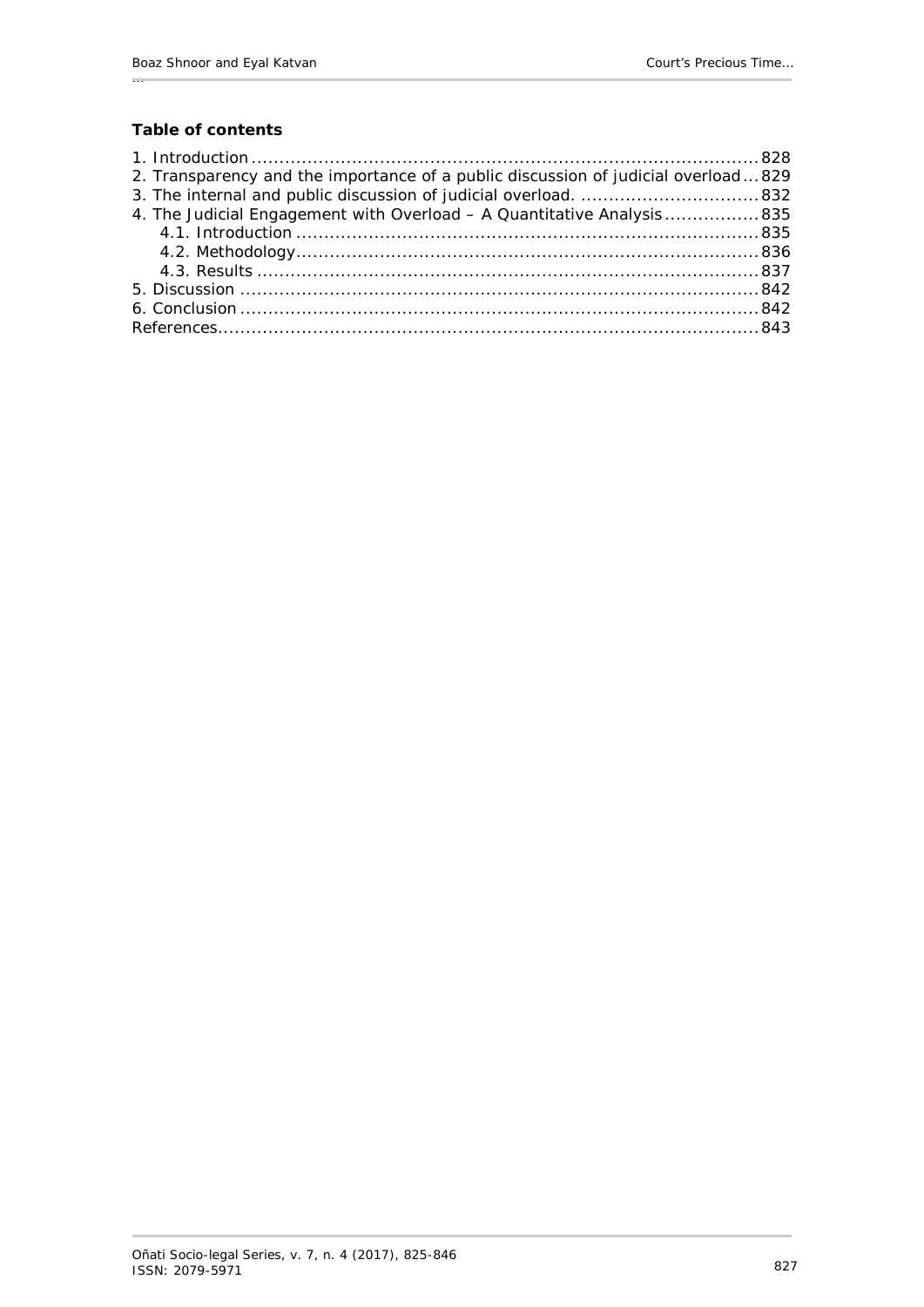### <span id="page-3-0"></span>**1. Introduction**

Many Judicial systems in the Western World are coping with a shortage of judges. This shortage is one of the main the causes of judicial overload (Green 2017, Wallace *et al.* 2017), which in turn encourages the judges as well as the judicial system as a whole, to develop solutions to the overload problem. Some of these solutions handle the shortage of judges and the ensuing overload directly and comprehensively: for example, by appointing additional judges, by optimizing judicial workforce (Grunis 2005, Opeskin 2017), or by lowering the demand for judicial decisions. Other solutions provide a direct albeit local solution to the judicial overload problem: for example, when a judge limits the length of court documents, or the length of cross examinations.

However, the *consumers* of the judiciary, the public, are not always aware of the overload and its reasons, while they are aware of its consequences. Although a litigant may wait a long time for judicial hearing and judgments, she is not necessarily aware of the overload the judges are experiencing. As she is unaware of this overload, she may assume the delays are the result of laziness, inefficiency or possibly even by corruption. Indeed, procrastination and delays amount to 35% of all complaints to the Ombudsman of the Israeli Judiciary (2016). Without knowing the facts related to the overload, the public certainly cannot sympathize with overworked judges, nor apply pressure towards increasing the number of judges.

Our claim is that until recent years, the judicial system preferred to preserve an ideal image of the judiciary and control all information about it, rather than to publicize the judicial overload problem (or, for that matter, any other problems within the system). The attempt to preserve a perfect image has advantages – it preserves the respect for, and independence of, the court. But media exposure also has benefits. In the case of judicial overload, exposing the shortage issue to the public may encourage the implementation of practical steps; enable the judges and the judicial system to express their feelings and distress thus enabling the judges to better cope with their frustration; and facilitate public understanding of the reasons for delay in judicial proceedings, thus influencing the image of the judicial system. Public exposure might enable the public to identify with the judges, and could placate public opinion with regards to the reasons for the many delays in the judicial process. Such legitimization could lead to the development of local initiatives to increase the efficiency of the process, which could eventually affect the entire system; it could also improve the judges' well-being as they could share their feelings with the public; and it could bring about a change in public opinion regarding the factors leading to judicial overload thus improving the image of the courts and the judges in the eyes of the public, and maybe even increasing public resources allocated to the courts.

This method of coping with judicial overload involves exposure of the overload problem to non-judges. This is the focus of our research. That is to say, we do not deal with the judicial shortage per se, nor do we deal with the overload which is the result of that shortage. We deal with the importance of presenting the relevant facts to the public.

In this article, we aim to show that until recently, the issue of judicial overload was hidden from the public eye. Newspaper articles dealing with this issue were rare. Court judgments also lacked any reference to this matter. However, in recent years, the picture has changed. As we shall empirically show, the judicial system has begun to legitimize the exposure of judicial overload to the public. This legitimization has permeated from the Judicial Authority down to the individual judge. As our empirical data suggests, this transformation is unrelated to the judicial overwork itself, but rather to the fact that nowadays even individual judges in lower courts feel legitimized to express their feelings and thoughts about their workload (at least in their decisions), and act in creative ways to alleviate the load.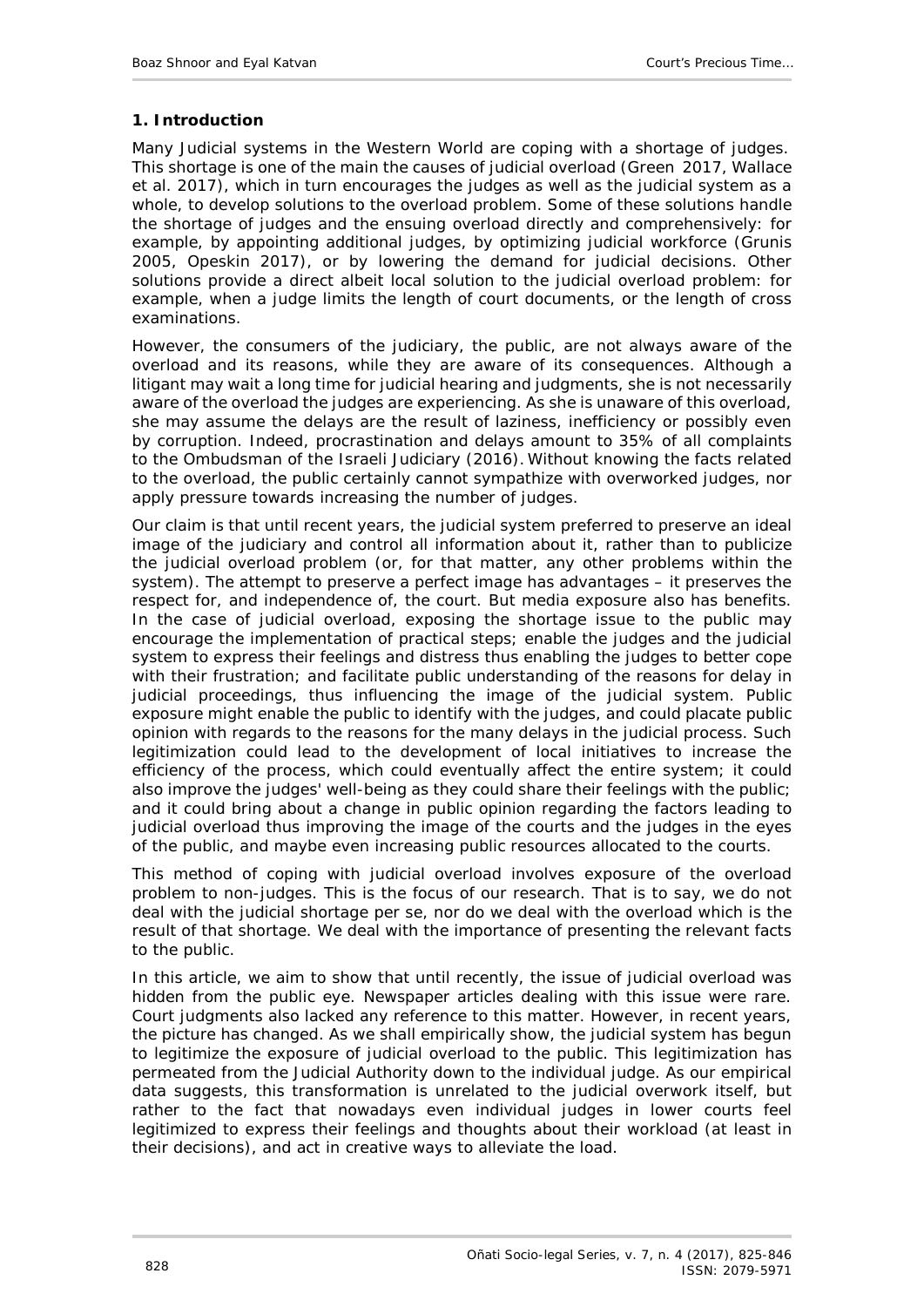In our opinion, this is a welcome change. Today, it is inadvisable, and indeed impossible, to try and preserve a semblance of a perfect, problem-less judicial system. Rather, the judiciary should publicly acknowledge the problems it is facing. Exposing the overload problem to the public will help the public understand the judges' stress and will cause the public to respect the judicial system for its efforts to solve the problem, rather than to pull away because of the unsatisfactory result. Moreover, in addition to the systemic efforts to deal with the overload issue, the judiciary should continue to encourage individual judges to express themselves on this issue – by acknowledging the rhetoric expressing the stress as well as by allowing for judicial actions that deal with this overload.

Our argument is constructed as follows: In the second chapter, we look at the pros and cons of public discussion of the judicial overload and at means of legitimizing judges' discussion of it. The third chapter will look into media coverage and public discussion of the issue. The fourth chapter will present an empirical study of the ways judges refer to judicial overload in their judgments. In chapter five we shall present our conclusions.

### <span id="page-4-0"></span>**2. Transparency and the importance of a public discussion of judicial overload**

The focus of this article is, on the one hand, the extent to which an open and public discussion of the problems and difficulties faced by judges, helps the judges and promotes the general public's understanding of - and faith in - the judicial system; and on the other hand, the costs of such a discussion. In other words: should the judicial system expose its blemishes or should it mask them behind an artificially perfect façade. Both sides wish to maintain the public's faith in the judiciary.[1](#page-4-1) However, there is disagreement about the means of maintaining such faith.

Underlying the opponents of exposing the judicial system to the public is the desire to impart to the public a sense that the judicial process is not the personal activity of an individual judge, but an impartial action taken by an even-handed system. The façade serves to maintain the dignity of the courts as an objective and independent body, free of political, personal or other biases (Similar arguments can be found in the US (Davis 1994): "The Court must pursue a policy of image-making directed at public perceptions in order to secure its objectives of public deference and compliance. If the Court fails to do so, others will shape the Court's image for it" (p. 53). Therefore, the judicial system, both the courts as an institution and the judges as individuals, spurn media attention and are generally disinclined to justify their decisions to the public (compare with Marder 2016, Segall 2016). As part of this resistance to media attention they also do not discuss the pressures and problems brought on by judicial overload.

For many years the courts remained aloof as a means of maintaining their status. One of the main tools used by the system to maintain this status was (and still is) an absolute ban on Judges' participation in any activity which might result in the exposure of the judicial authority, ranging from press interviews to participation in surveys and filling of questionnaires relating to the judicial role (Kling 2014, Rule 34, 39-40, 18 of the Judicial Ethics Rules 2014). A case challenging this rule was brought before the Supreme Court by a doctoral student who wished to interview judges. The court rejected the appeal saying: "Just as there is no room for a judge's personal sentiments within the judicial process, so there cannot be room for the publication of a judge's personal opinions for whatever reason. It makes no difference whether the judge is named or anonymous. The expression of personal attitudes is inconsistent with the nature of a judge's position – which is founded on applying objective criteria.

<span id="page-4-1"></span><sup>-</sup><sup>1</sup> "The independence of the judiciary also serves to bolster and inspire public trust in the judiciary. Public confidence is founded on the feeling that a judicial ruling is carried out honestly, with objectivity and without bias" (Israeli Judicial Authority n.d.).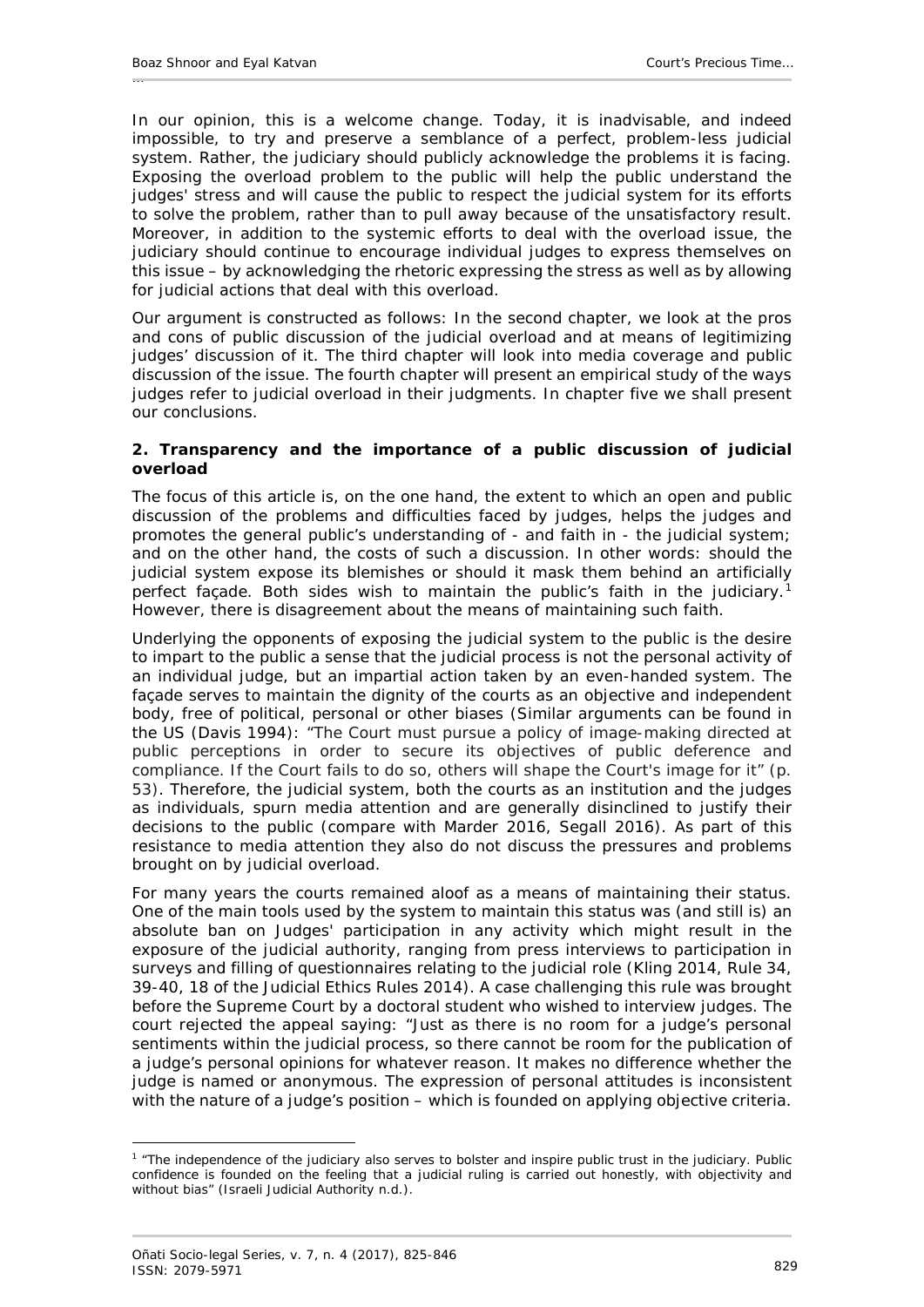This exposure may materially harm the judicial system and thus damage an essential public interest" (*Ben-Ari v. Judge Arbel* 2002).

This ban is so diligently applied that the Director of the Courts even lodged a complaint with the Israeli Bar, against a lawyer who, in spite of being denied permission by the Judicial Authority, sent questionnaires to judges in the course of a research project (Anon. 1993). Until recently, judges perceived this principle as so fundamental that even most retired judges adhered to it, even though it does not apply to them. Thus, while the Israeli Judiciary is usually diligent in pursuing the ideal of 'public trial' (Courts Law, Consolidated Version 1984, sections 68 and 70) and publishes almost all court rulings (Bogoch *et al.* 2011); it has remained insular in all other respects and disdains any public exposure of itself, of its judges, or of interpretations of judgments.<sup>[2](#page-5-0)</sup>

Prof. Yuval Elbashan, whose research focuses on the influence of certain judges on Israeli society, has shown that certain jurists – mostly Supreme Court Judges – were glorified to the public as super-human giants. The desired result was: "a wall that allowed the court system to impart to its judges an aura of holiness: uncannily just, even-handed and fair. To present itself as different from other branches of government – a system whose every action is a paradigm of undoubtable temperance, justice and reason. This image allowed the courts to make the implicit claim that even if the general public does not always understand the courts' judgments, they are good and reasonable; and beyond the need for justification" (Elbashan 2009, p. 150).

Prof. Issi Rosen-Zvi, whose work centers on the construction of the judge's professional image in the context of recusal, claims that: "for a long time, the courts have attempted to maintain public confidence through concealment of the effects of judges' personality, traits and social background on their decisions" (Rosen-Zvi 2005, p. 117).

Supporters of greater transparency claim increasing public faith in the judiciary as their goal as well. According to them, public trust in the governing institutions as a whole is in decline, and the courts are no exception (Hadar 2009). Kravitz (2015) claims that although the courts are generally deemed to be fair and free of corruption, the public is still losing faith in them. She also examined the negative (biased) coverage in the media against the criminal justice system (courts, state attorney, and police). According to Kravitz, the public perception of the judiciary is influenced by the miscommunication between the judicial system and the media: prosecutors do not explain their actions to the media, whereas defense lawyers do so extensively. She suggests educating the public about the importance of just criminal procedure to replace the biased knowledge acquired from the media.

The attempt to maintain the dignity of the courts and thus [p](#page-5-1)ublic faith in them by keeping aloof may backfire and lead to a loss of public faith.<sup>3</sup> Elbashan (2009) has claimed that over the years, the judges have fallen from their Olympian heights and have undergone a personification and de-glorification that, in concert with the insularity of the court system, have damaged their public demeanor. Elbashan (2009, p. 152) supports allowing the system to "expose the truth about itself" thus reinstating the prestige the courts enjoyed in the past.

Likewise, Rosen-Zvi (2005, p.117) has claimed that the attempt to artificially portray the judges as impartial professionals has not succeeded: "This practice has no place in a Post-Realistic world".

<span id="page-5-0"></span><sup>&</sup>lt;u>.</u> <sup>2</sup> Compare: "This stems from the cultural heritage of the Latin American court systems, which have historically considered it not appropriate to provide explanations regarding their rulings or give interviews to journalists" (Herrero and López 2010).

<span id="page-5-1"></span><sup>&</sup>lt;sup>3</sup> Compare: "In this context, the implementation of transparency and access to information reforms attempts to contribute to reversing the generalized lack of trust in the judicial institutions, promoting a greater closeness between citizens and the justice system" (*Idem*, note 2).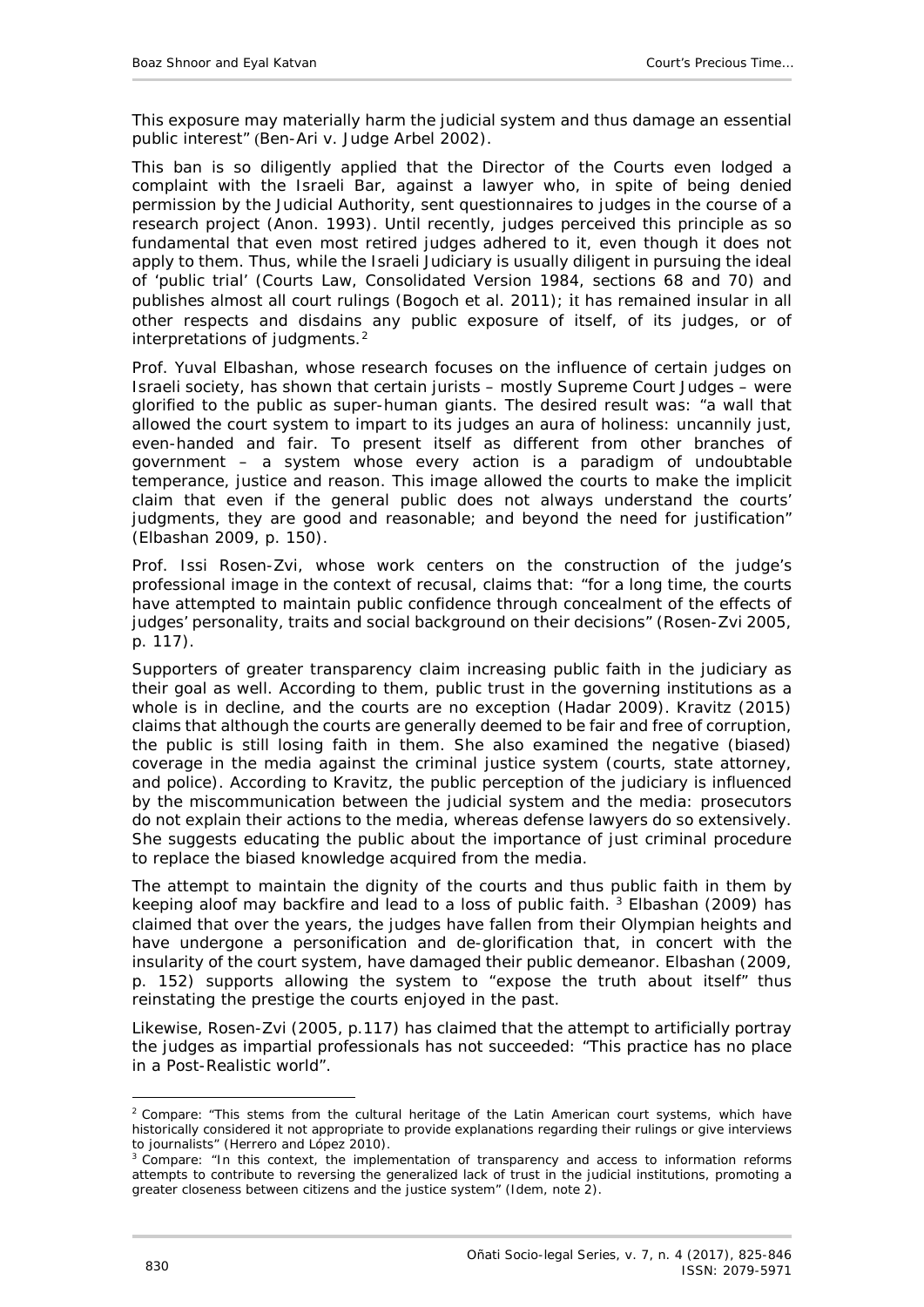We too are convinced that while maintaining the Court's dignity through isolation may have been a viable strategy in the past; in light of the changes in the media environment and in society as a whole, this approach would likely damage public faith today.<sup>[4](#page-6-0)</sup> In today's media climate it is impossible (and therefore undesirable to even attempt) to maintain a perfect façade. Transparency would serve the justice system better, expose the problems with which it is contending, and allow access to information regarding itself – including the issue of judicial overload.

Exposure has additional benefits: The media can allow judges to defend decisions that the lay public finds strange or unjust. The judges can find professional empowerment if they describe their (overloaded) work-schedule. In this way they stand to gain public sympathy or at least, public understanding for the long delays typical of the Israeli court system. Another advantage of openness would be the ability to let judges *vent*. Israeli Judges are subject to ever increasing scrutiny (*State of Israel v. De-Marker* 2014, paras. 34-49 of Justice Arbel's opinion). The Ombudsman's Office of the Israeli Judiciary, founded in 2003, regulates and checks judges' performance and has influence over their promotions. Furthermore, the press has become aggressively critical toward the courts (Peleg 2012). Various interest groups have founded websites, blogs and Facebook pages dedicated to criticizing judges and their rulings. Even the Israel Bar Association publishes a review of judges based on a member survey (Salzberger 2001). Taken together, all these have created a public atmosphere hostile to the judges and the courts, and the judges are denied the possibility to defend themselves, to explain, or even to discuss their personal or professional life (except in rare interviews in professional journals).

We have learned from various sources that the judges would like to speak and explain more about their work, including about judicial overload. For instance, questionnaires were sent to sitting judges as part of a study of long-winded court decisions. Some judges, in consideration of the importance of the subject, participated in the study in spite of the aforementioned policy (Bar-Niv and Lachman 2008). A study conducted by us with another colleague (Ben Noon *et al*. 2015) received the unprecedented approval of the chief justice and the Judicial Authority. In that study we surveyed judges regarding their handling of lawyers' undesirable behavior. The response rate was 21%, a remarkably high rate for surveys of professionals. It is important to note that many of the judges did not confine themselves to answering the questions but also expanded their answers with additional comments that included suggestions, anecdotes, and accounts of frustration at being caught between the lawyers and the Ombudsman. One of the judges commented: "I agree that the issue should be addressed, and glad that feedback was solicited on such an important topic". Indeed, it seems that many Israeli judges today speak to the media, and answer questionnaires, as long as their identities are kept secret (Peleg and Bogoch 2010).

Indeed, it seems that the arguments for greater openness have begun to change the Judiciary's approach to the matter. Starting in 2006, the Courts Administration began publishing an annual report that includes, among other things, data pertaining to judicial overload. But openness only goes so far: in 2009, claiming that the publication of the information would harm the public faith in the judges, the Court's Administration refused to release data regarding the number of cases handled by each judge. In a further twist, the decision of the Administration (itself headed by a district court judge) was not supported by the courts themselves. When the newspaper that requested the information appealed the Administration's decision, both the district and supreme courts ruled that the information should be made available. In their Judgments the courts stated that shielding the numbers would not

<u>.</u>

<span id="page-6-0"></span><sup>4</sup> Compare to the U.S. Court in the media age: "In order to avoid isolation, the Court historically has shown adeptness at accommodating its time-honored customs to the requirements of a new age" (Davis 1994, p. 159); Davis (2011, p. 21) claims that in recent years there have been changes regarding the public appearance of Justices, due to: "(…) judicial selection process (...); high public interest, decisions (...); changes in journalism; the celebrity culture in American society; and the role of television".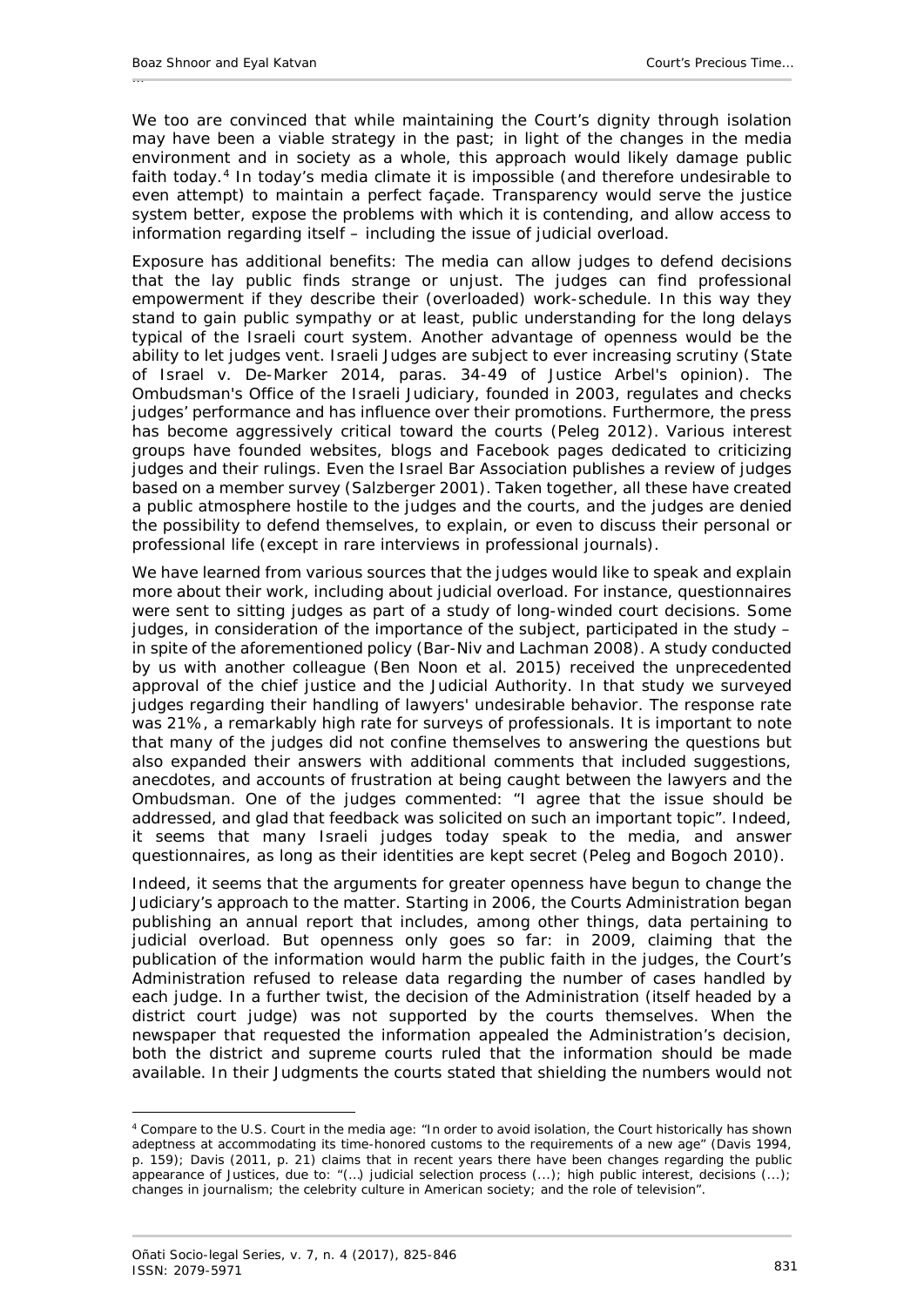increase public faith in the system but rather diminish it. (*State of Israel v. De-Marker* 2014, 22.9.14). This dramatic shift did not develop in a vacuum; it reflects a growing tendency among the judges to speak publicly, particularly about this subject. We shall present this trend and then a quantitative study of judges' public references to judicial overload in their Judgments.

### <span id="page-7-0"></span>**3. The internal and public discussion of judicial overload.**

From the appointment of Israel's first judges in 1948, Israel's leaders have been worried by the burden placed on the judicial system (see also Katvan 2013). However, as shown by archival documents, the subject usually remained an internal issue discussed within the Courts Administration. One of the documents describes a shortage of prosecutors and of secretaries (not judges):

Since my appointment as Director of the Courts, I have made it a central goal to get rid of the backlog of cases. I have enlisted in this matter all of the chief judges …; and all are doing their best to eliminate this affliction from the courts. This important work is being hampered by many obstacles. Chief among them is the lack of secretaries and state's attorneys. I receive notes from the various courts that many trials are postponed – causing judges, lawyers, litigants and witnesses to waste precious time – all because the overworked clerks did not properly prepare the required materials. Every day that goes by without addressing this issue is a sin. This situation must come to the attention of those entrusted with hiring workers. Keeping the system at this level of manpower will disrupt the judicial process and may lead to harsh and unforeseeable consequences (Eisenberg 1952). <sup>5</sup>

Further evidence that this issue presented (and continues to present) a significant challenge to the Israeli courts can be seen in the formation of various committees that were charged with correcting the problem: The Committee for Examining the Courts' Structure and Authorities (1980), the Commission for Examining the Structure of the Regular Israeli Courts (1997),<sup>[6](#page-7-1)</sup> and the Commission for Improving the Efficiency of Legal Procedures (2008).

While the court system was busy considering judicial overload, very little attention was paid to the subject outside the system (at least until the beginning of the 21<sup>st</sup> century). A search for "Judicial Time" or "Judicial Overload" or "Overloaded Courts" in a Hebrew-language newspaper database returns sparse results, at least until the 1990s. The few references to the problem appear alongside possible solutions, as if the court system would allow the problem to become visible only when there were solutions at hand to be offered. However, the same solutions were offered again and again, suggesting that no new solutions could be found.

Most of the media references are from the 1950s - the formative years of the judicial system, in which the system's desire to avoid public view, and the need to maintain its honor, were only beginning to develop. At that time, as the nascent Israeli judiciary was finding its feet, it also found itself under-staffed, particularly with judges. The first reference in the press appeared in 1952, lamented the problem of protracted deliberations, mentioned lawyers as a cause, and suggested raising the court fees (Heruth 1952).

Between 1952 and 1958, while the young state doubled its population (mostly due to immigration) it also doubled the number of its judges. At that time an attempt was made to move certain issues to arbitration before a "settlement expert" before they even reach the court (Davar 1958). This experiment was presented as quite successful, but it is unclear if the trend continued.

The issue of traffic violations came up in 1955 (Vinitski 1959). The courts were backlogged by such cases and a suggestion was floated to appoint additional judges as well as to broaden the range of ticketed violations that would obviate court

<sup>-</sup><sup>5</sup> We wish to thank Yair Sagi and Guy Lorie for this reference.

<span id="page-7-1"></span><sup>6</sup> See also Shani 2006.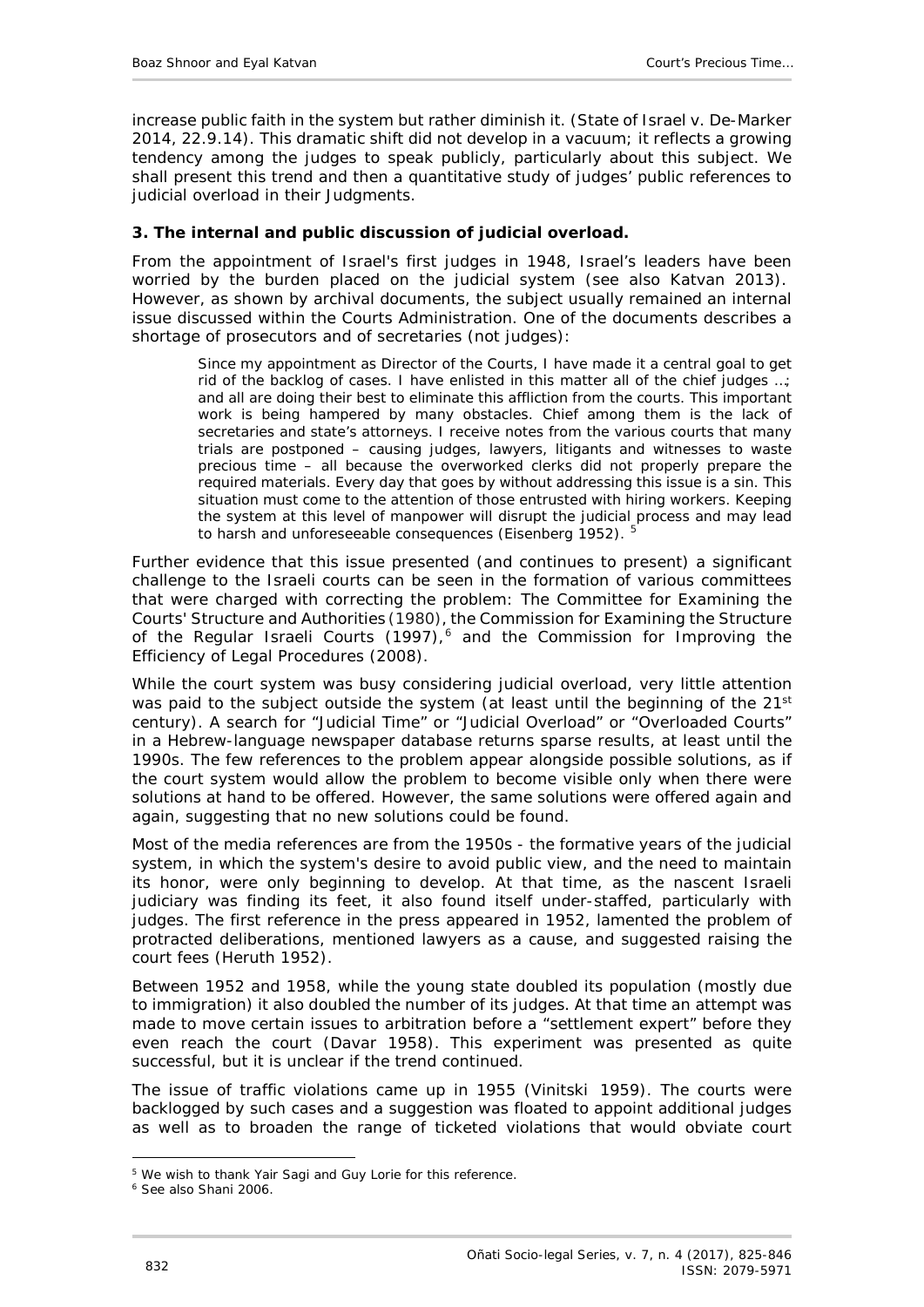hearings (Maariv 1955). Almost 30 years later, the press again reports that Traffic Court is run like "a drumhead court martial" due to the overwhelming case load (Davar 1983).

Some 1950s articles suggest that the press refrains from dealing with the judicial overload problem (Ben Ze'ev 1959), and that the court administration tried to hide the lack of judicial personnel from the press (Sinai 1959). Interestingly, most of the references to the problem were made in the revisionist oppositional *Heruth* newspaper.

We found almost no references from the 1960s; possibly because the system stabilized during that period. During the 1970s there is another peak in the references to judicial overwork and the lag in the system. The Minister of Justice reported in 1973 that the courts were overloaded because of increasing crime and economic growth. His suggestion was to streamline civil procedure (Bloch 1973, Got 1974). In 1975 the Minister agreed in an interview that the overload on the system causes material delays in legal proceedings. He went on to list the remedies he had instituted: appointing additional judges, broadening the authority of the Magistrates Court, passing the no-fault compensation law for traffic accidents, rules regarding running continuous hearings, and more (Davar 1975).

Tax cases were also overburdening the system. A report from 1979 claimed that thousands of tax cases are being closed due to the courts' inability to handle the strain (Feldman 1979). The solution came in 1987 when the law substituted most tax criminal case with fines (Maariv 1987).

All in all, until the 1990s, there was little newspaper coverage of the case-burden on the courts. However, the burden was real and the judicial system repeatedly suggested solutions. From this we glean that the judicial overload was an ongoing problem that occupied the system, but was kept out of the public eye. The issue did not figure in the press again until the 1990s.

The judges themselves, as individuals, did not venture to publicize the problem of judicial overload. One unusual statement, the exception that proves the rule, is a speech given in 1962 by Supreme Court Justice Landau at the founding ceremony of the Israel Bar Association. In the talk, titled *Efficiency and Justice*, Justice Landau (1962) spoke of the "sluggishness of the judicial process" which, in turn, erodes the public confidence in the judicial system. He went on to list the steps that could ameliorate the situation:

- That the legislature not pass more laws "that needlessly occupy the judges" (for example: the requirement that three judges sit on every criminal appeal).
- That Judges, in their efforts to set precedent in Israel's relatively new justice system, $\frac{7}{1}$  $\frac{7}{1}$  $\frac{7}{1}$  not write over-long judgments.<sup>[8](#page-8-1)</sup> Justice, he claimed, would be better served if judges were to improve their "judicial statistics," better allocate their resources, and put in more effort.
- Likewise, the attorneys should strive to be concise both in their examinations and in their arguments. "A concise lawyer not only conserves the court's time (which is the public's time) but also better serves his client."

Justice Landau also offered some measures for easing judges' workload. It should be noted that Landau spoke in public; yet still it was in a professional setting to actual or potential litigants – not to the general public.

-

<span id="page-8-0"></span><sup>7</sup> Compare Israel State Archives 1953, Yoram Shachar *et al.* 1996, Marin K. Levy 2013, Government Protocol 1952: the Minister of Justice reports that the number of cases is rising "with the growth of population", but the number of judges remains the same (Government Protocol 1952, p. 8). He explains that the judges write long judgments in order to lay the foundations for an Israeli Jurisdiction (Government Protocol 1952, p. 20).<br><sup>8</sup> Compare Bar-Niv and Lachman 2008.

<span id="page-8-1"></span>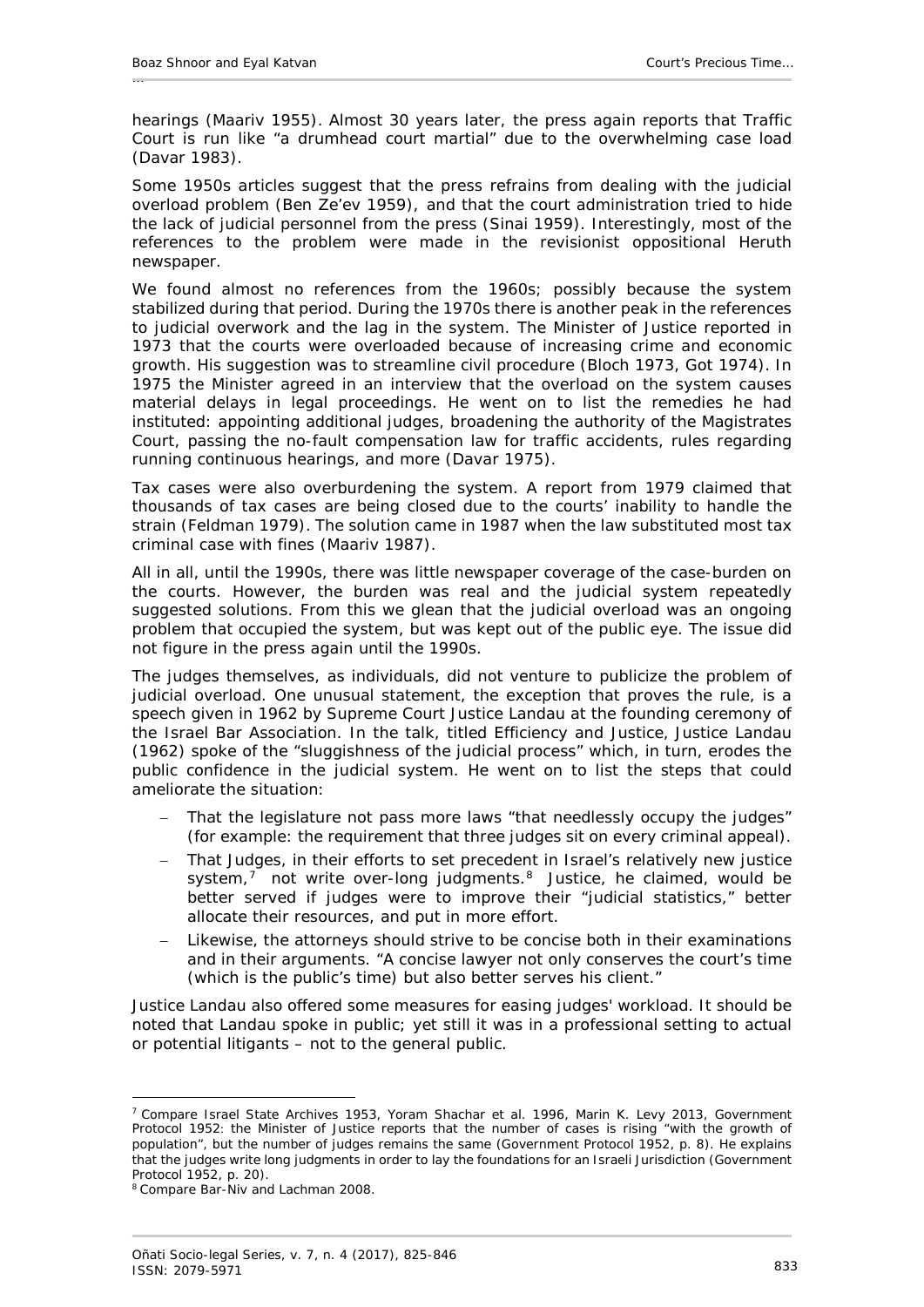Israeli judges have almost always kept their difficulties out of the public eye. To the best of our knowledge, they have only gone on strike once (in 1978). That strike was very short, probably due to the anger the strike engendered among the senior judges and in the Judiciary as a whole. The strike centered on judges' pay, and the press did connect it with judicial overload (Tadmor 1978).

Yet all along, the judges had another avenue to vent their frustration and complain of their workload: their rulings. The question then is: did the judges, in spite of their reticence to air their grievances in public, use this platform to do just that? Did they use the "Judicial Time" argument in their judgments?

The term "judicial time" is not new, and is probably the term most commonly used when dealing with the claim of judicial overload, the claim "that the court's time is the public's time", and the associated demand for the appointment of more judges (Grunis 2005). During the 1950s there were only few references to judicial time in Judgments, but since then more and more Judgments use the judicial time argument. One of the more prominent opinions in this regard is *Biazi v. Levi* (1988). In this case, the two litigants agreed to submit to a polygraph test, which results' regarding certain factual issues would be binding. The court approved the arrangement and praised it as a means of conserving the court's time in a period when the court is especially overloaded. In that decision the court referred to the load on the courts as "an emergency", "a national calamity", and as a threat to public faith in the judiciary. For these reasons, the court was essentially willing to allow the polygraph to determine the facts, instead of doing so itself. Granted, this allowance was limited to civil cases only, and the court reserved the right to check the results if it deemed necessary; but the fact remains that the court was outsourcing its prerogative to verify the facts of the case because of, among other things, judicial overload.

Since then, the load on the courts has only grown. Many more laws were added to the law-books (increasing also the number of grounds for lawsuits), jurisprudence – as reflected in the ever-increasing volume of legal scholarship - has grown apace. The population too has grown while its desire for litigation has not diminished. The number of lawyers in Israel is setting international records and those lawyers have not become any less verbose (if they are not limited by the bench). Judgments too have grown longer and longer (Committee for Examining the Courts' Structure and Authorities 1980, Katvan 2012).

Alongside the increased burden, steps have been taken to help the judges cope. The number of judges have risen apace with population growth (though without taking the other factors mentioned into account). Processes have been streamlined: statistics of open cases are being kept; legislative reforms have been made in order to optimize judicial proceedings; a bill to transfer whole types of cases to arbitration has been put forward; judges are offered courses and lectures aimed at improving their efficiency; judges have far better administrative and logistical support which takes on tasks that are not strictly judicial; the computerization of the court system; and more (Grunis 2005).

Concurrently, since the 1990s the public has gained access to much more information regarding the judicial system. This can be attributed to the Freedom of Information Act, to technological innovations (chiefly the internet), to social changes such as greater openness on the part of judges, and to the public demand for transparency. All these have led to greater media coverage of the inner workings of the courts, both in traditional media and on the internet. Moreover, retired judges have become a conduit for sitting judges to let their thoughts be known.<sup>[9](#page-9-0)</sup> They have begun giving

<span id="page-9-0"></span> <sup>9</sup> Even the Supreme Court uses retired judges to present a rhetoric of an untenable workload. At a conference at The Center for Democracy retired Supreme Court judges illustrated the workload they were forced to contend with. Daliah Dorner said: "We're the Supreme Court of small claims. I sat in hearings from 8:00 am to 9:00 pm, on Fridays until the Sabbath, for eleven years. It is an unsupportable structure." Retired Judge Matza said: "It is slavery. It does not allow one time to write proper opinions or suitably look into the facts. The judge must over-rely on interns and assistants. He simply cannot check every book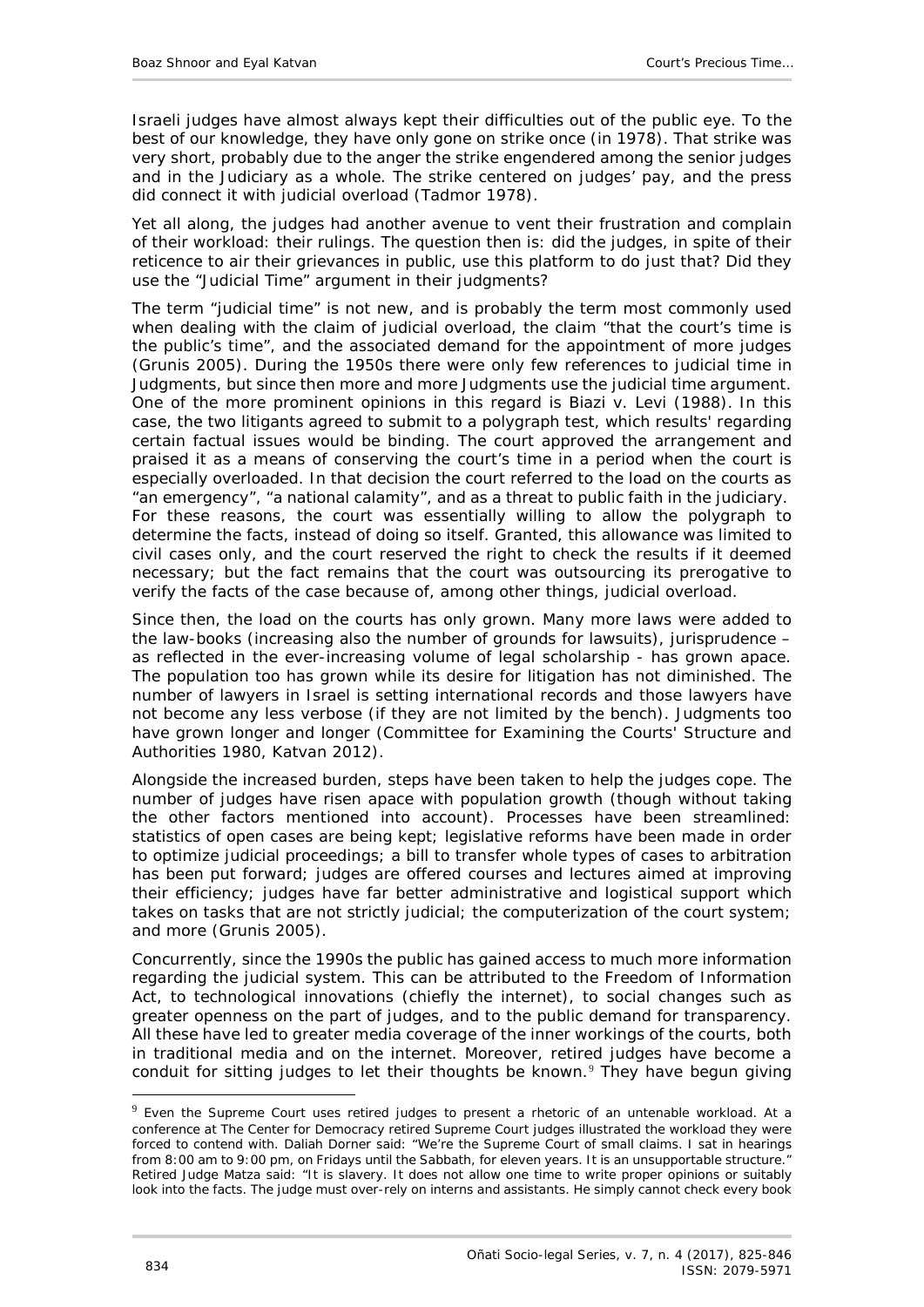interviews – some defending the system, others also critical of it. Even active judges talk to the press off the record (Peleg 2012).

Still, most of the references to "judicial time" and related search terms on the Web come from court decisions in which the judges themselves refer to it. A search of legal databases shows that the past decade has seen a rise in the number of references to the over-burdened legal system in Judgments and court decisions.

Rulings dealing with judicial time or judicial efficiency are necessarily tied to judicial procedure and the court's authority to conduct the litigation. For example the Criminal Procedure Act demands that hearings be held continuously. In most cases this rule is not followed. In fact it is usually only enforced in high-profile multi-witness cases in which the judges decide to devote most of their time (between three and five days a week) to hearing the case for weeks or months consecutively. Defense attorneys find it hard to devote all their time to one case, and therefore petition the court to postpone hearings – and are denied by the court on the grounds of efficiency and conservation of judicial time (the abuse of which leads to a miscarriage of justice). "There is no need to study how procedural rules have come to be so neglected. Some will surely argue that judicial overload has brought the courts to ignore the successive hearings rule. However the opposite claim can be made too: that the disregard for the rules of procedure is a central factor in the creation of judicial overload."(*Feldman v. Tel-Aviv District Court* 2009, para. 8). Likewise, many decisions delineate the court's authority to limit cross examination, to limit closing arguments and more – all in the name of efficiency. Many decisions regard a confession as cause of leniency as it saves the court some precious time.<sup>[10](#page-10-2)</sup> Other decisions invoke Article 514 of the Civil Procedure Regulations (1984) in levying expenses on unnecessarily long-winded litigants, and more.

While judges are forbidden from publicly complaining about their workload and the ensuing pressure; they clearly find license to do so within the confines of their Judgments. The increase in the number of references to the subject in court decisions, together with the ever increasing online availability of court decisions (even from lower courts) have together served to raise the public awareness of the problem. The question we now turn to is whether the increase in references to judicial overload in court documents is due to a more indulgent approach by the court system, or to an actual increase in judges' workloads? To answer this question we conducted a quantitative study looking at the use of the term "judicial time" in court decisions in Israel during the 2000s.

## <span id="page-10-1"></span><span id="page-10-0"></span>**4. The Judicial Engagement with Overload – A Quantitative Analysis**

## *4.1. Introduction*

<u>.</u>

In this research we aim to examine the prevalence of judicial decisions in which judges mention their overload. Our first objective was to determine the scope of this phenomenon over the years. Our second objective was to determine whether or not there was a relationship between the prevalence of cases in which judicial overload was mentioned and the number of cases handled by the system and the objective judicial overload. Our hypothesis was that there will be positive correlation between

by himself. It is an impossible reality". Matza goes on: "When I arrived at the Supreme Court in 1989, a bench would receive five or six appeals per day. When I left, the number was up to 13-15. Every appeal is a 'mega-appeal'. Even if there is little substance, the paperwork is staggering. It is oppressive" (Baum 2011).

<span id="page-10-2"></span><sup>10</sup> See e.g.: *Toledo v. A.G.* 1958, *A.G. v. Ferber* 1959, *A.G. v. Halpert* 1960, *Shalev v. A.G.* 1960. However see Dov Levin (1993) who objects to this approach. Levin (who was a Supreme Court justice) insists that saving the court's time should not be a consideration. An accused has a right to his day in court: "Even if precious time is taken, time that could be used to hear other cases. The efficiency of the procedure should have no bearing, overt or implied, on sentencing".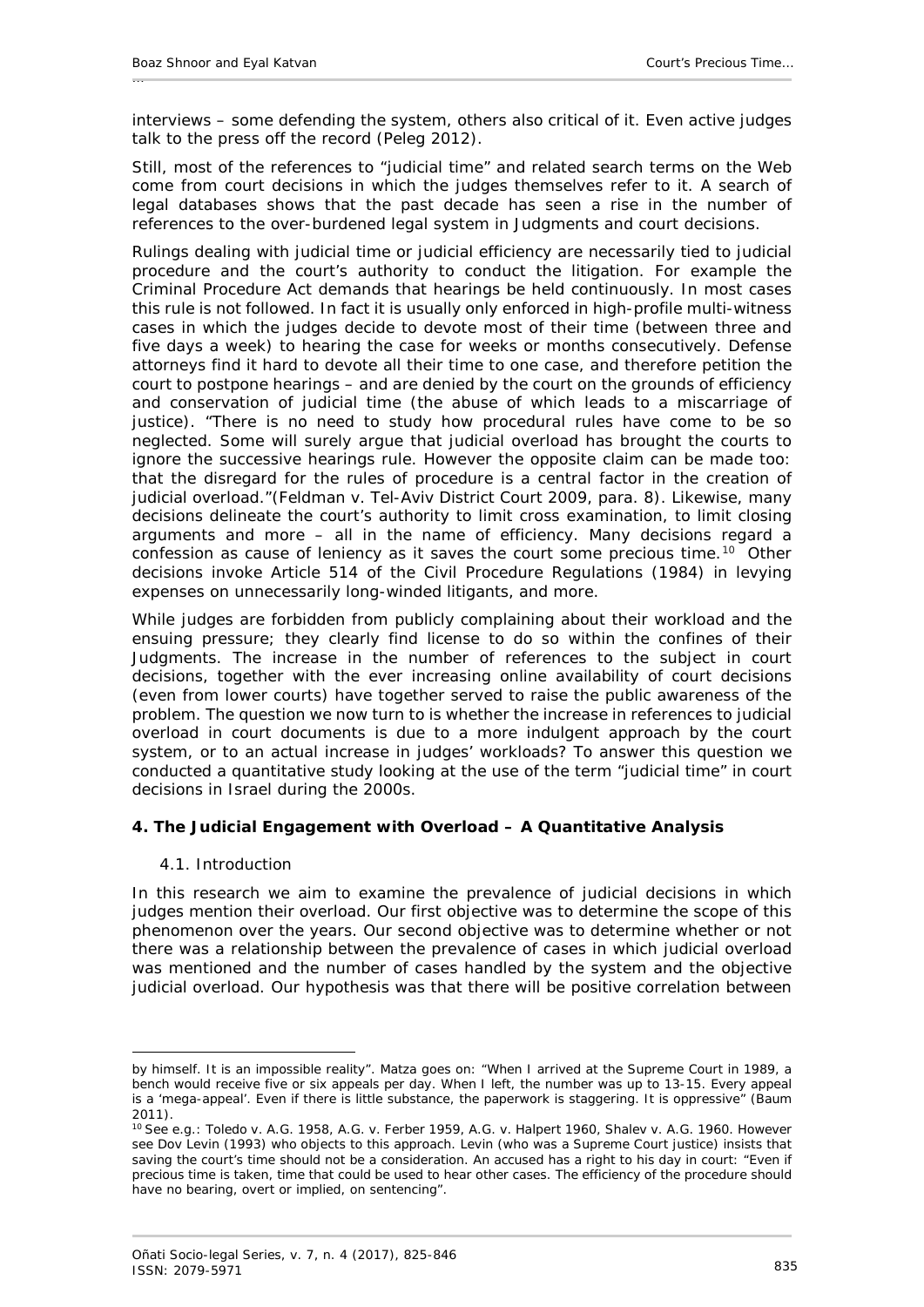judges' workload and the number of cases in the system on the one hand, and the frequency of judicial overload references in Judgments.

In addition, we wanted to examine whether the frequency of judges' references to judicial workload was related to the legitimization judges feel about expressing themselves regarding the overload. We could not find a way to measure this directly; notwithstanding, we assumed that if we find correlation between judges' expressions about the overload in different courts throughout the country – that is to say, that statements about judicial overload appear simultaneously across the country – it will suggest that judges are interested in expressing themselves about their overload but they do so only if they feel that the system legitimizes such expressions. If judges see other judges expressing themselves on this matter, they feel legitimized to do so themselves, and will therefore join in. Our hypothesis was that there will be a correlation between the frequencies of references to judicial overload in the different courts.

### <span id="page-11-0"></span>*4.2. Methodology*

In order to examine judicial overload references in court Judgments we selected one of the most common phrases judges use when referring to this issue: "Judicial Time" (hereinafter: JT). We used the Nevo database, which according to previous research includes, at least since 2005, almost all judicial decisions in Israel.<sup>[11](#page-11-1)</sup> We sampled all judicial decisions (excluding decisions from family court<sup>[12](#page-11-2)</sup> and Traffic Court) which include this phrase. For each appearance, we looked at the year it was used, the court (Supreme, District, or Magistrate) and the district (North, South, Center, Jerusalem, Tel-Aviv, Haifa).

We also ran our analyses on a larger data set and using more phrases. In these analyses the dataset included all judicial decisions, including family court and transportation court which were excluded from the first analysis. This analysis related to "judicial burden", "court's time" and "court's precious time", in addition to "JT". The additional phrases, even taken together, were quite rare compared to the commonly used phrase of "JT". Moreover, the results of this second analysis were very similar to the results of our first analysis, and therefore we chose in this paper to present the results of the first analysis.

Analysis of the correlations between the judicial references to "JT" and the actual workload carried by the judges has necessitated a breakdown of the number of cases assigned each judge at each court.<sup>[13](#page-11-3)</sup> Since the data regarding the number of judges in each court and the number of cases decided by each court exists only from 2007, this analysis was done only from 2007. Because the Supreme Court hears a small number of cases and uses a different reporting method; we've decided to exclude it from our study.

Freedom of Information Reports list both the number of judicial posts and the number of judges actually on the bench, since 2008. The 2007 Report gives only the number of posts. Since the difference between the number of posts and the number of actual sitting judges was consistently negligible, we've ignored it. To get the number of cases we used the number of Judgments handed down in every court and district. For this data we used the courts' Freedom of Information Reports. Due to inconsistencies in the reporting methodology we have had to adjust the data to make it uniform: First – starting in 2009 the records do not list the number of cases by district, only the total number of cases and their percentage by district. From this data we calculated the number of cases in each district and court. Comparing the

<span id="page-11-1"></span><sup>&</sup>lt;u>.</u> <sup>11</sup> Until 2005, the digital databases include only a small minority of all decisions, especially in lower courts.<br><sup>12</sup> Most of the family court decisions are not published in any way (Bogoch *et al.* 2011).<br><sup>13</sup> Our data

<span id="page-11-3"></span><span id="page-11-2"></span>Judicial Authority 2008-2016), and the *Freedom of Information Reports* published since 2006 (Israeli Judicial Authority 2007-2016).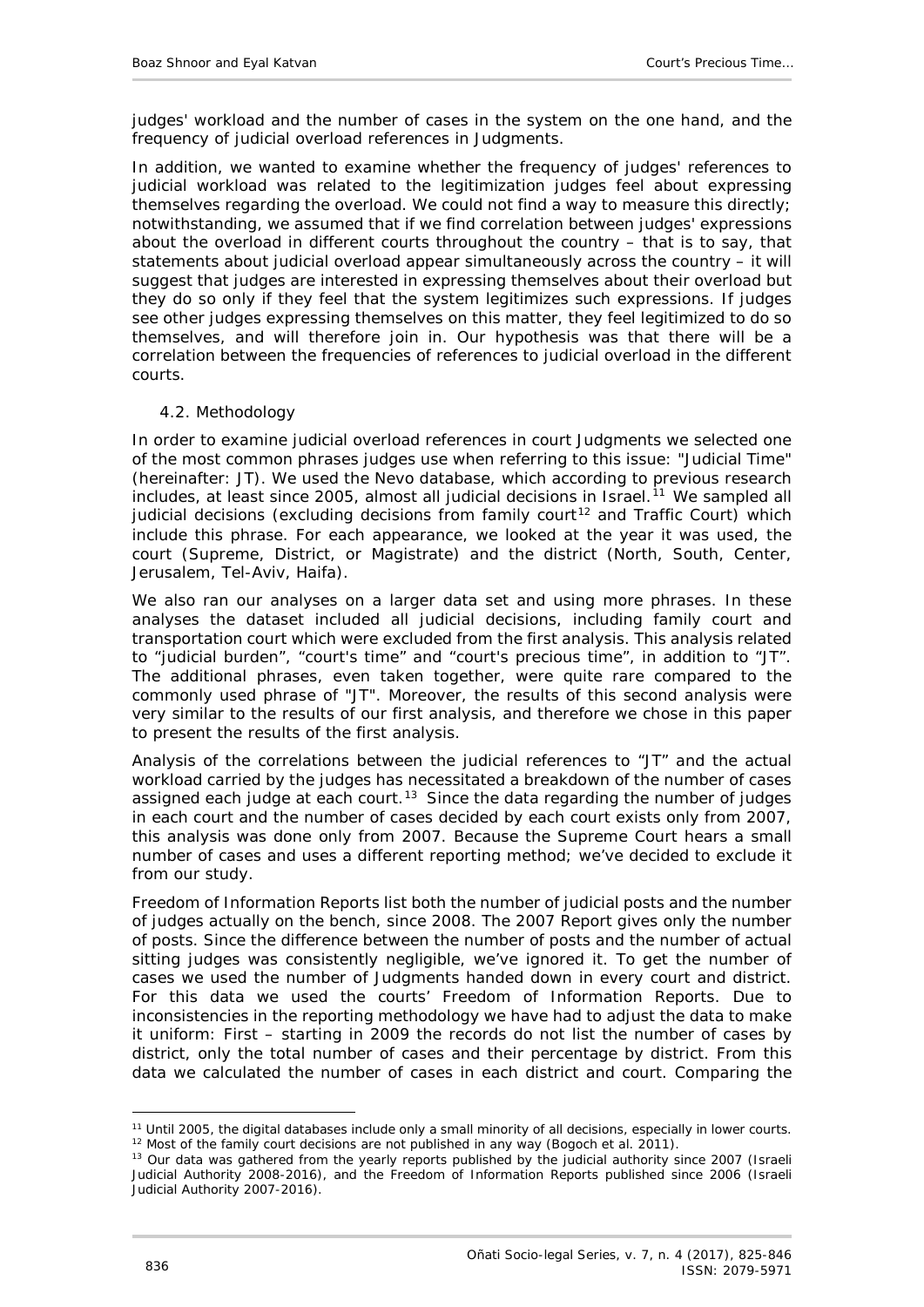data from 2006-2008 we found an average deviation of 0.02% and a maximum deviation of 0.05% between the actual number and the number arrived at through calculating the percentage. Thus, we felt safe using the numbers we calculated.

We calculated the judges' workloads by dividing the number of cases decided in a given district of a given court in a given year, by the number of judges in the same year in the same district and court. This number reflects the average number of cases each judge dealt with at each instance.

We arrived at the prevalence of references to JT as the number of times the term "JT" appeared in decisions made by a given court in a given district in a given year. Since the number of JT references is affected by the total number of cases in the system, we preferred to use the frequency of JT references per case, rather than the raw number of JT references when analyzing the factors related to the number of references. Therefore we divided the number of JT references by the number of overall cases in the same year and court, to create the JT Relative Frequency variable. This number reflects the percentage of decisions in which the judges chose to mention the subject.

In order to investigate the relations between references to judicial overload in the different courts we calculated the correlations between the frequencies of the use of the term JT in all of the Israeli courts (including the Supreme Court) through the years with the frequency. As there are thirteen courts in the sample (Supreme Court, six District Courts and six regional Magistrates' Courts). Comparing each court to twelve others results in a chart containing 72 possible comparisons. We assumed that if we found high percentage of positive correlations it would indicate that judges are highly influenced by other judges' inclusion of the JT issue in their decisions.

As it turns out, in the years 2010-2011 a research was conducted in all the courts by the Research Center of the Judicial Authority, examining the judges' time management. That research (re)introduced judges to the term "judicial time" in reference to the judges' work, and it probably influenced the frequency with which judges used the term.

#### <span id="page-12-0"></span>*4.3. Results*

In general, JT has been used more and more over the years, and although in the past it was very rarely used (a comparative sample from 1995 resulted in very few references), it is not so rare today.

As graph 1 shows, while the number of closed cases in the Supreme Court is stable, there is fluctuation in the use of the term "judicial time" with a trend since 2008 of a rise in the frequency of such references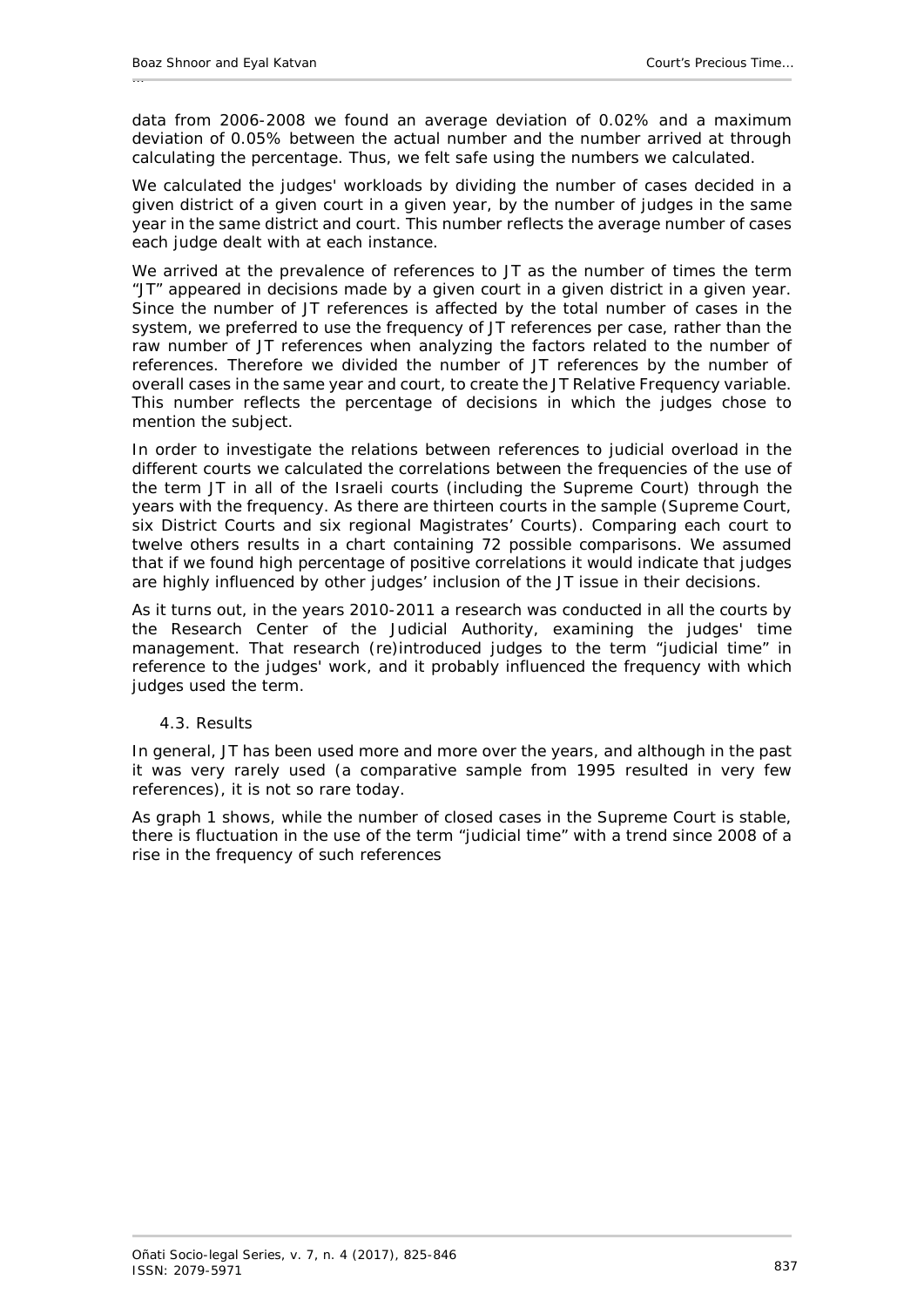

#### GRAPH 1

**Graph 1. The number of cases and references to judicial time in the Supreme Court.**

As Graph 2 shows, the data from District Court is generally similar - showing a gradual increase in the number of JT references. The graph also reveals a peak in the years 2010-2011, after which the numbers stabilize on a lower number (still higher than the number in previous years). However, this peak is probably related to the Judicial Authority research about judicial time, and not to a true change in judges' feelings towards their workload.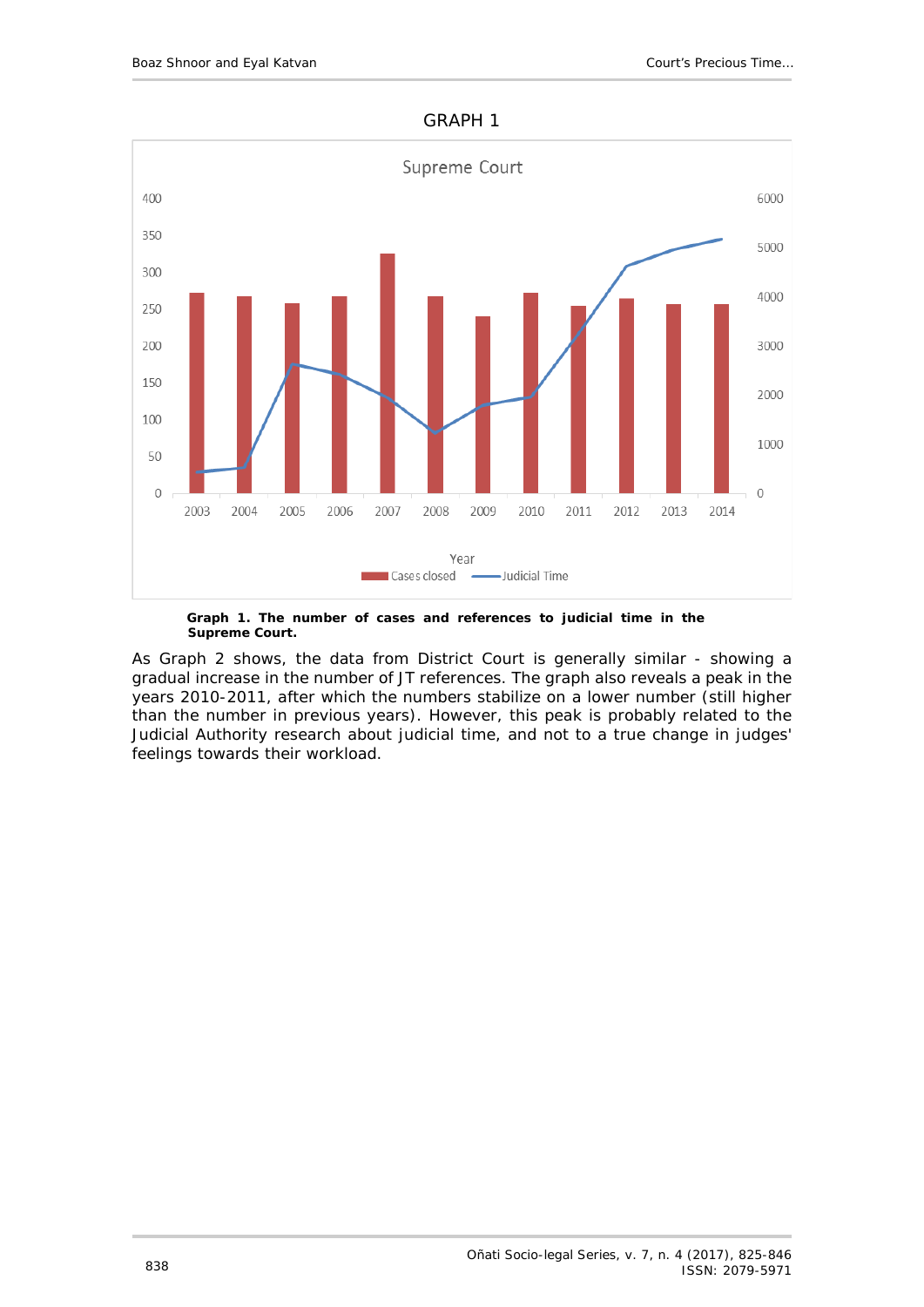



**Graph 2. The number of references to judicial time in the district court.** Similar results were found in the Magistrate's Court, as Graph 3 shows.

# GRAPH 3



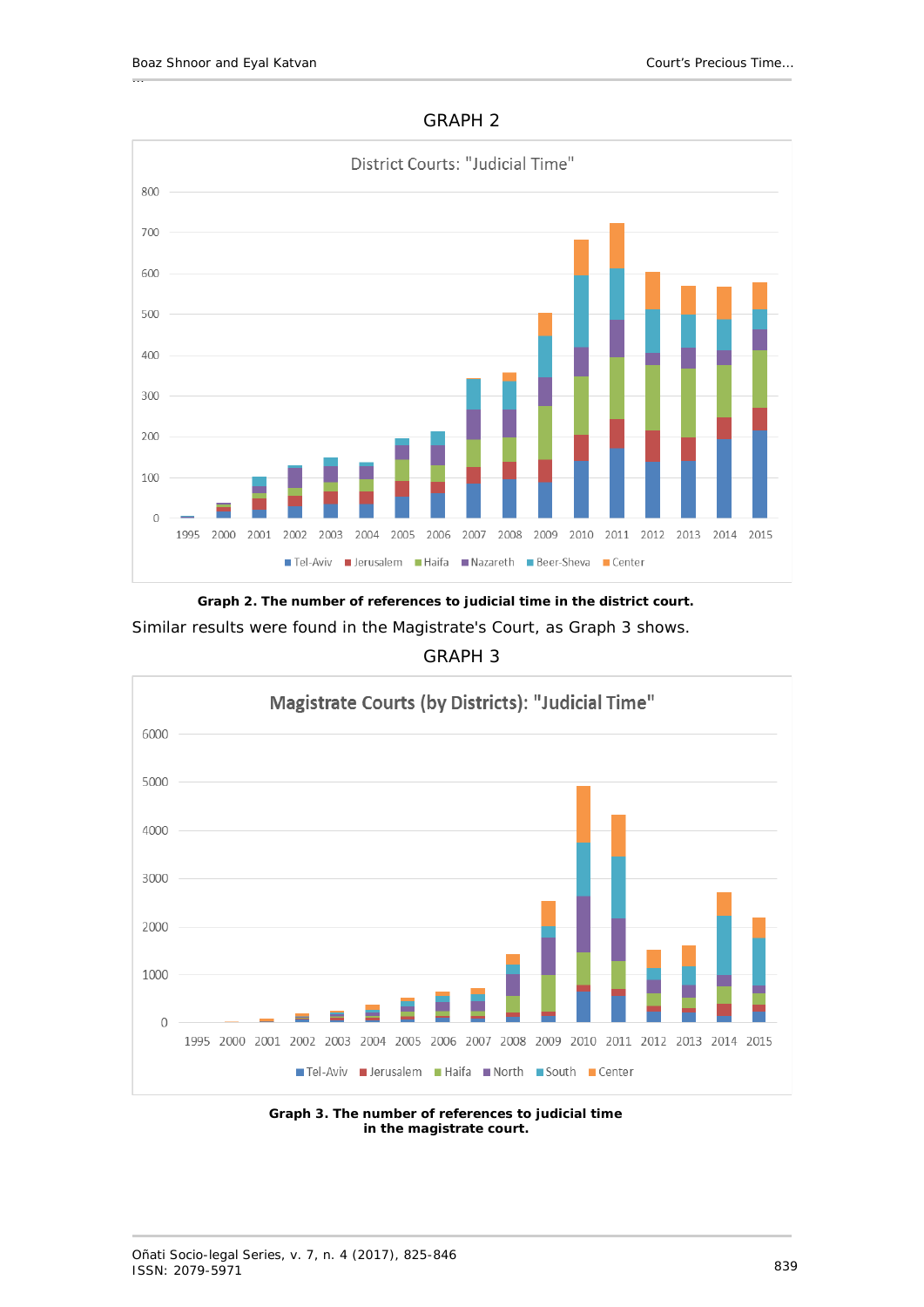Contrary to our hypothesis, as Graphs 4 and 5 show, no positive correlation was found between JT Relative Frequency and the total number of cases with which the court dealt, or between JT Relative Frequency and the judicial actual workload. Adversely, a negative correlation was found between JT Relative Frequency in the Tel Aviv District Court and the number of cases and the judicial overload in this court, and between JT Relative Frequency in the North District Court and the judicial overload at this court. Notwithstanding, considering the fact that this finding relates to two districts out of six and to only one judicial instance out of two, it is doubtful whether this finding is meaningful.



GRAPH 4

**Graph 4. Relation between number of cases and JT references.**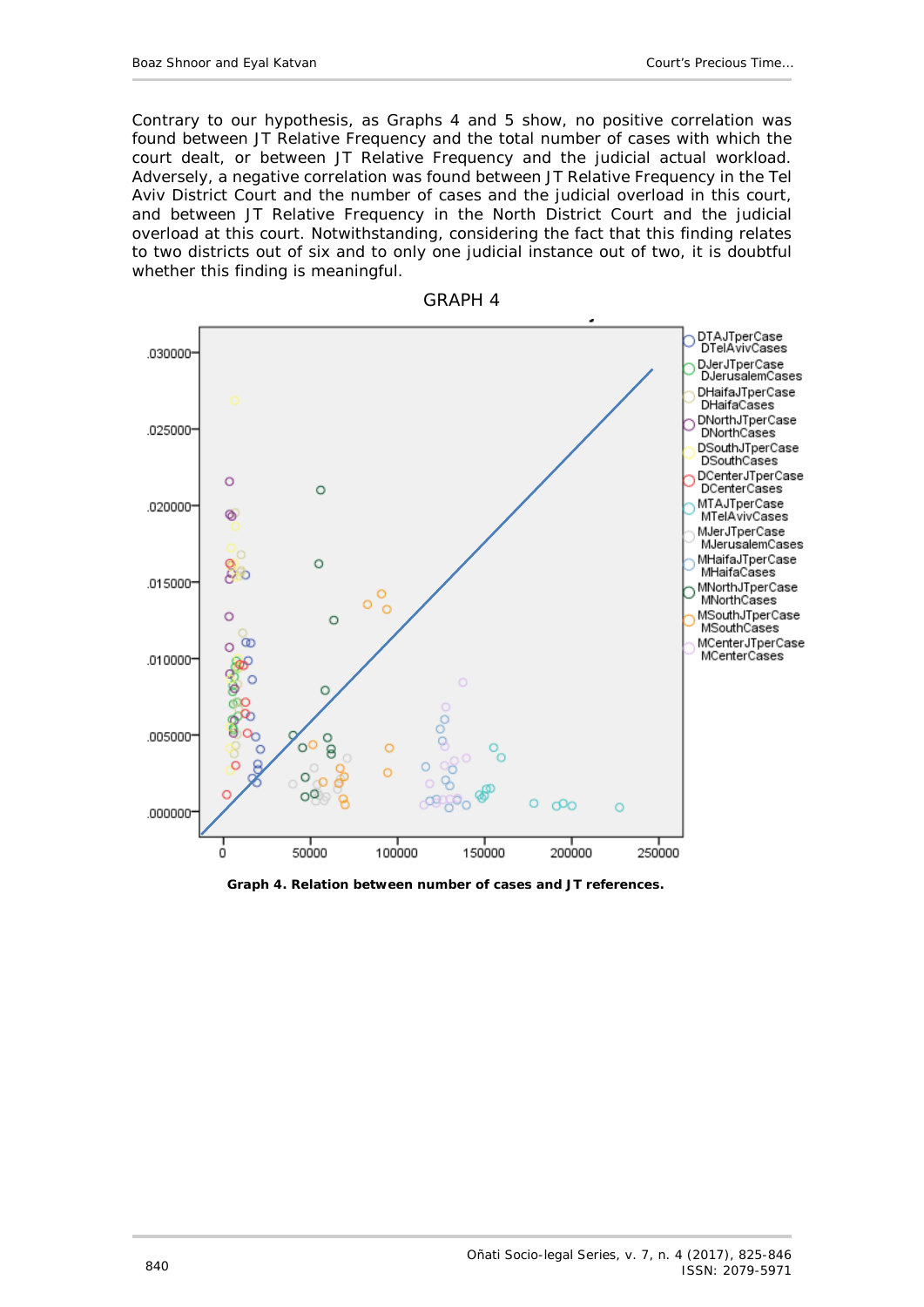

As mentioned above, during the years 2010-2011 a research project, introducing the term "Judicial Time" was performed in Israeli courts. Thus, during those years judges in all instances were exposed to this phrase. In order to neutralize this effect, we analyzed all the correlations once again, excluding the data about those years from the database. The results of this analysis were similar: No positive correlations were found between JT Relative Frequency and the total number of cases with which the judges were dealing, and no positive correlation was found between JT Relative Frequency and the judicial overload. Significant negative correlations were found between JT Relative Frequency in the Tel Aviv District Court and the North District Court and the number of cases and judicial overload in those courts.

As mentioned, we also examined the correlations between JT Relative Frequencies across the different courts. The result was a correlation table with 72 possible correlations: Each court was correlated to all the other 12 courts (all together we examined 13 courts: the Supreme Courts, six District Courts and six Magistrate Courts). In accordance with our hypothesis we found significant positive correlations in 50 out of 72 possible correlations (69.4%). On the other hand, we found one negative correlation between JT Relative Frequencies at the North District Court and the JT Relative Frequencies at the Supreme Court.

Again, we ran the same analysis without the years 2010-2011. Although in this new analysis we lowered the number of observations by a quarter (from eight annual observations for each court to only six observations), the number of significant positive correlations between JT Relative Frequencies in the different courts remained relatively high - 34 out of 72 (47.22%). Similar to our previous results, we found one negative correlation between JT Relative Frequencies at the North District Court and the JT Relative Frequencies at the Supreme Court.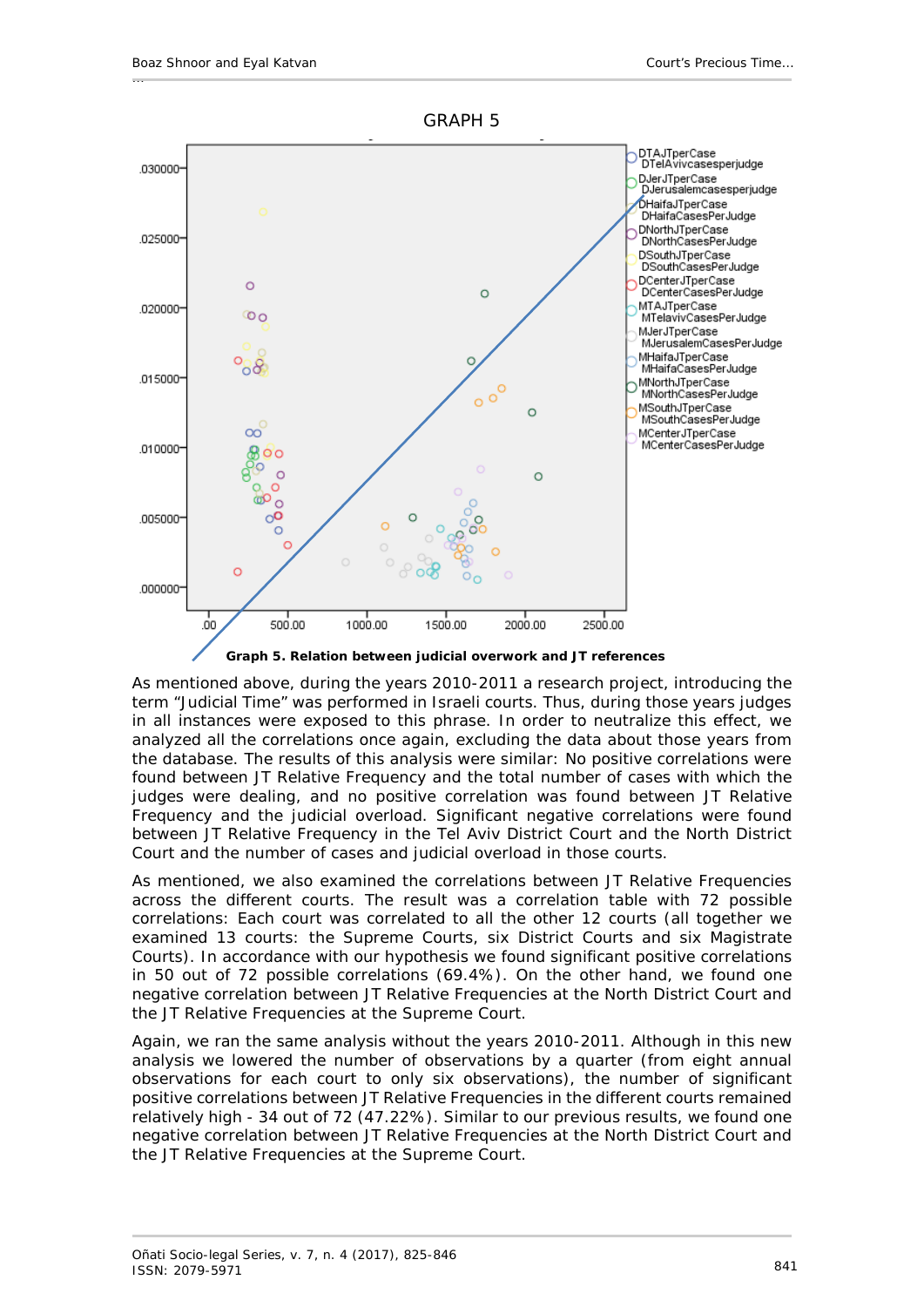## <span id="page-17-0"></span>**5. Discussion**

The data found shows a rise in the frequency of the use of the term "JT" in court decisions since the 2000s. This rise is possibly related to two developments that increased public scrutiny of judges. First, the post of Ombudsman for the courts was created in 2002 to handle, among other things, complaints of delays in scheduling hearings and in handing down Judgments. Second, the Israel Bar Association began publicizing a review of judges based on a survey among its members (a move that was met with anger and consternation among judges). Judges might have begun (possibly even unconsciously) mentioning the load under which they strain as an alibi against criticism by the ombudsman, or as an indirect response to the survey they were barred from openly responding to.

An additional factor was a revolution in media coverage of the courts during this period. Traditional media and of course the internet exposed the caseload under which judge's work. It could be that this forced-openness also influenced the judges own conduct.

The peak in the use of the term JT during 2010-2011, might have been the result of the Judicial Authority's own research of judicial time. The peak might also have been the result of the crisis brought on by the suicide of Judge Moris Ben-Attar. From a letter left by Ben-Attar it appeared the stress brought on by judicial overload was a major factor in his suicide (Matza 2011). It may be that this event drove judges to reflect on the issue (Sharvit 2011, Yaakov 2011), but barred by the Judicial Authority from openly speaking about it in the media (according to some claims), they found an outlet in their judgments.

The absence of positive correlations between JT Relative Frequency on the one hand and the number of cases and judicial overload on the other, indicates that judges' willingness and desire to publicly express the fact that they are under stress at work, is not related to their actual work load.

On the other hand, the relatively high percentage of positive correlations between JT Relative Frequencies across the different courts, suggests that judges are more willing to publicly address the issues of judicial overload in their Judgments the more they see such references by other judges, or in other words, the more they feel that there is public legitimization to such expression within the judicial community. This conclusion is strengthened by the fact that adding the years in which the judges received an institutional message dealing with judicial time to the analysis, results in an even higher percentage of positive correlations.

## <span id="page-17-1"></span>**6. Conclusion**

Hidden phenomena cannot influence public opinion (compare to Bogoch *et al.* 2011). Thus, if judicial overload and the ensuing stress on the judges are not publicized outside the court system, then the public is unaware of the problem but only of its negative consequences: delays in the legal process. Under these conditions, the public may not only lack sympathy for the judges; it may lose faith in them and in the legal system as a whole.

Up until the 21st century, the court system attempted to camouflage the problem of judicial overload and to present to the public a façade of a smooth-functioning system. Media attention to judicial overload and the increasing public scrutiny of judges made that approach untenable. Almost immediately, judges began mentioning the issue in their Judgments – Judgments that, thanks to online databases, are almost always accessible by the public. Moreover, these references sometimes receive media coverage and so a new ethos was created. Rather than close ranks to protect the courts' dignity (including silencing complaints of judicial overload), the courts have opened up, intriguingly, through *grassroots* protests in the judges' Judgments. From a conservative approach that finds virtue in maintaining a façade, the courts have moved to a more transparent attitude that takes the media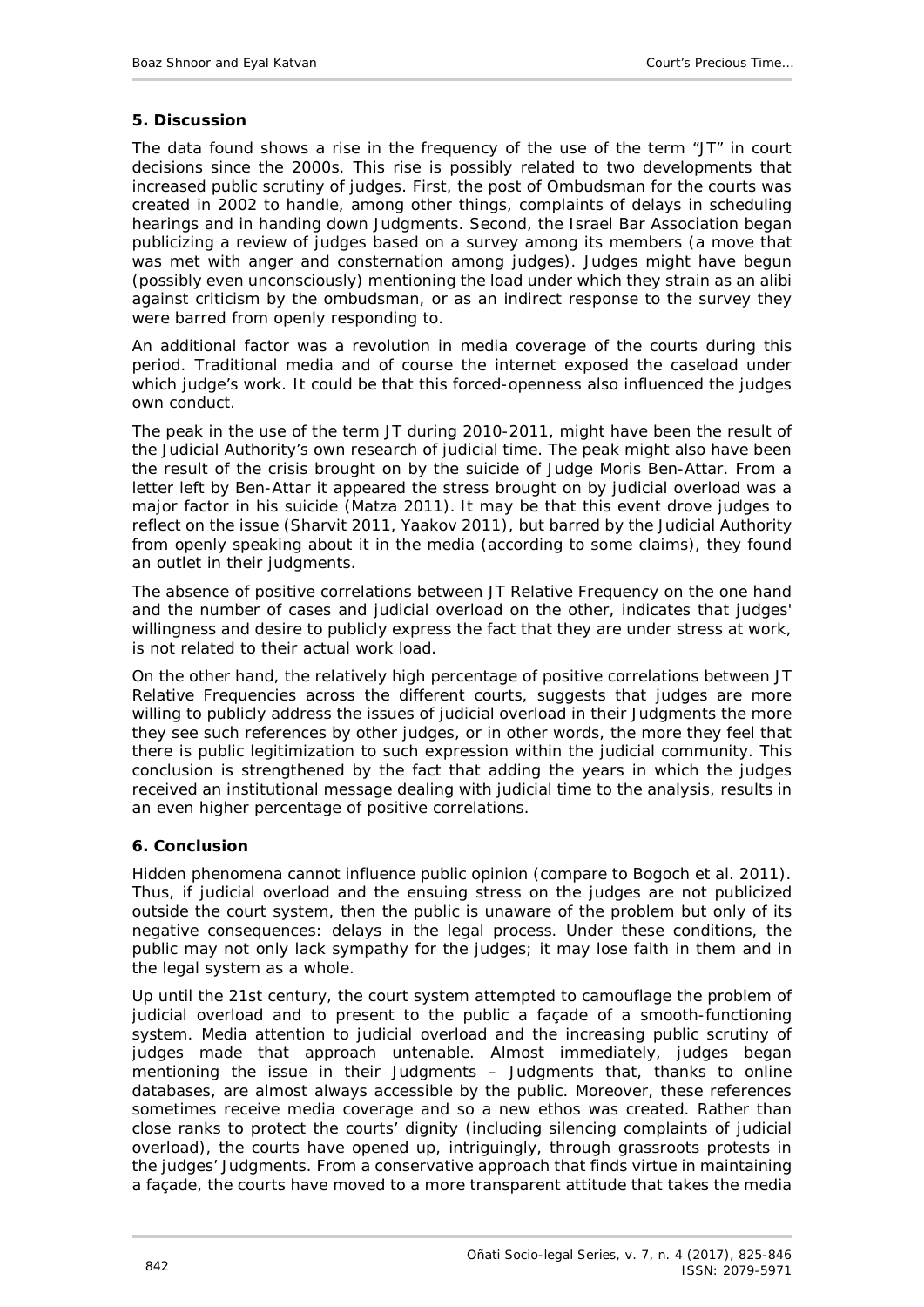reality into account. This approach enables judges to engender public sympathy and find a new path to promoting the dignity of the court (for a similar approach regarding lawyers, see Zer-Gutman et al. 2017).<sup>[14](#page-18-1)</sup> The Judicial Authority has begun to open up as well and started publishing related statistics including the number of pending cases, of cases closed, and of all cases before every court. This change seems to have been completed in 2014 when the Supreme Court ruled in favor of a petition to publicize the number of pending cases for individual judges. The decision acknowledged the importance of transparency and the fact that in this age, judges are subject to public scrutiny that cannot be suppressed (*State of Israel v. De-Marker* 2014).

Our conclusion is that criticism over delayed justice is best handled by a justice system openly presenting its problem of judicial overload. Such an approach allows the judges to better handle their burden and encourages public confidence and sympathy in the system as a whole. As we have shown in the empirical chapter, this goal can be achieved, legitimizing judges to write freely about their workload and the ensuing burden, if only in their rulings.

### <span id="page-18-0"></span>**References**

-

- *A.G. v. Ferber* [1959]. CrA 301/58, PD 13 55, 56.
- *A.G. v. Halpert* [1960]. Pet. 38/60, PD 14 617, 618.
- Anon., 1993. Inappropriate behavior and respect for the Court: Sending questionnaires to judges. *Legal Ethics* [etica Miktzoi't] 30, p. 6.
- Bar-Niv, M. and Lachman, R., 2008. Do Judges Act Against their Own Judgment? (in Hebrew). *Hapraklit*, 50, p. 71.
- Baum, I., 2011. The most overburdened supreme court in the world implores for relief (in Hebrew). *The Marker* [online], 9 February. Available from <http://www.themarker.com/law/1.595161> [Accessed 14 September 2017].
- Ben Noon, C., Shnoor, B. and Katvan, E., 2015. Judges 'Perception of Lawyers' Behavior in Court (in Hebrew). *Hamishpat* 21, p. 11.
- Ben Ze'ev, B.C., 1959. Painful Issue: "foot dragging" in hearing legal claims (in Hebrew). *Heruth,* 14 August, p. 6.
- *Ben-Ari v. Judge Arbel* [2002] (in Hebrew). HCJ 2491/02.
- *Biazi v. Levi* [1988]. CA 61/84, PD 42 (1) 446.
- Bloch, D., 1973. Past events inflaming the parliament (in Hebrew). *Davar,* 11 July.
- Bogoch, B., Halperin-Kaddari, R. and Katvan, E., 2011. Family law in the age of computerized databases: The impact of legal databases on the practice of family law in Israel (in Hebrew). *Iyuney Mishpat (Tel-Aviv University Law Review),* 34, p. 603.
- Civil Procedure Regulations (Takanot Seder Hadin Ha'ezrahi), 1984.
- Commission for Examining the Structure of the Regular Israeli Courts, 1997. *Report* (or Committee) (in Hebrew).
- Commission for Improving the Efficiency of Legal Procedures, 2008. Report (in Hebrew). Ministry of Justice, Ronen Committee.
- Committee for Examining the Courts' Structure and Authorities, 1980. Report (in Hebrew). Landau's Committee.

<span id="page-18-1"></span><sup>&</sup>lt;sup>14</sup> In a different place we (with Limor Zer-Gutman) suggest a similar step in regard to lawyers. Lawyers used to keep the professional honor by distancing themselves from the "ordinary people", while in recent years they use different approach (Zer-Gutman *et al.* 2017).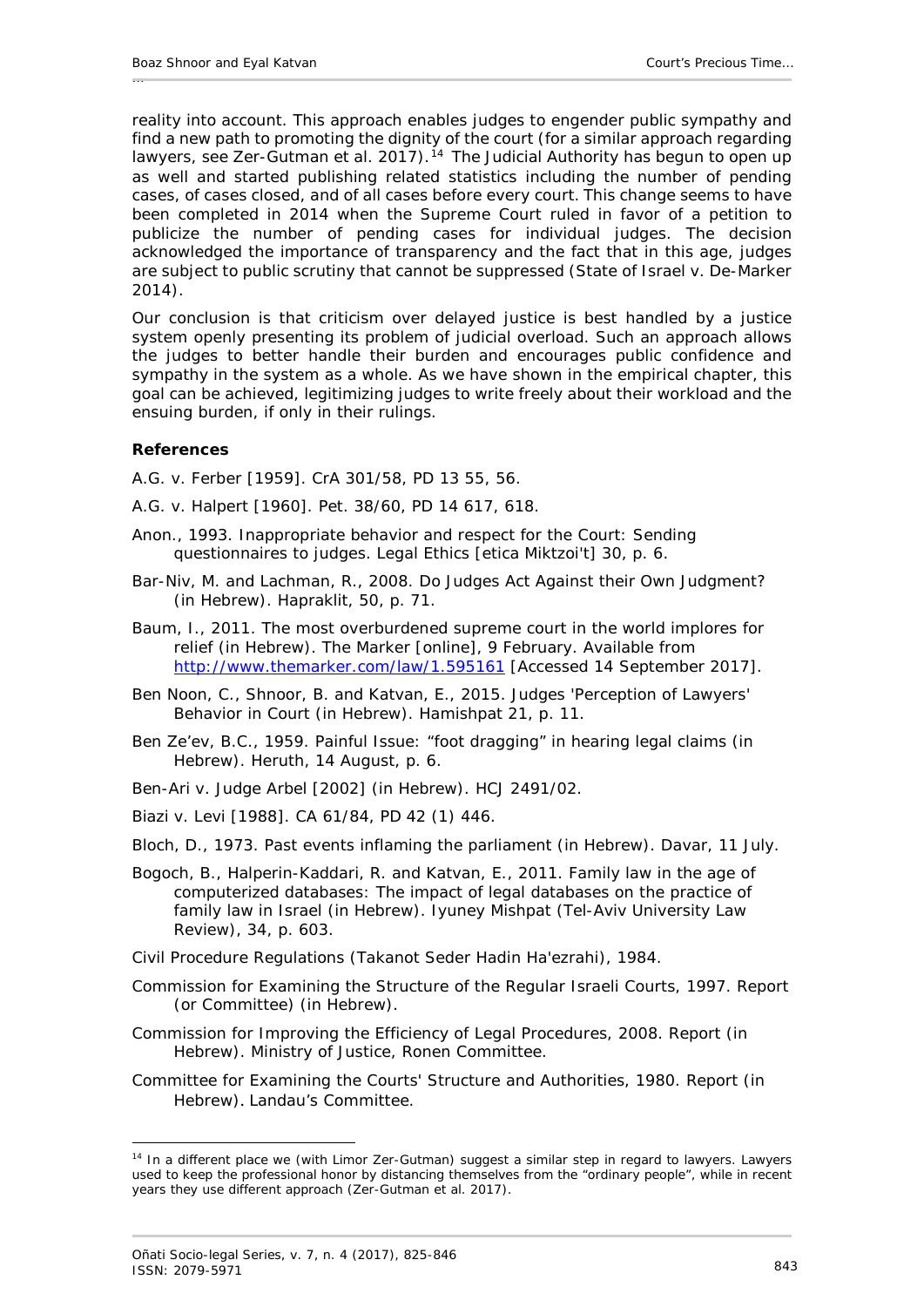Courts Law, Consolidated Version (Hok Batei-Hamishpat), 1984.

- Davar, 1958. 15 Traffic Court Judges Will be Nominated Soon (in Hebrew). *Davar,* 23 September.
- Davar, 1975. How to Avoid Delay of Justice (in Hebrew). *Davar*, 6 June.
- Davar, 1983. Court's overload doesn't justify civil rights infrigment (in Hebrew). *Davar*, 25 October.
- Davis R., ed. 2011. *Justices and Journalists: The U.S. Supreme Court and the Media.* Cambridge University Press.
- Davis, R., 1994. *Decisions and Images: The Supreme Court and the Press*. Englewood Cliffs, NJ: Prentice Hall.
- Eisenberg, 1952. Letter to the Minister of Justice. 25 November. Israel State Archives G-5728/10.
- Elbashan, Y., 2009. From court house to house of judges? Personification of the judges as part of the privatization of the Judicial system in Israel (in Hebrew). *Alei Mishpat,* 7, p. 147.

*Feldman v. Tel-Aviv District Court* [2009] (in Hebrew) CrA 4865/09.

- Feldman, Y., 1979. Offence without Punishment (in Hebrew). *Davar,* 2 November.
- Got, E., 1974. Magistrate Court Authority (in Hebrew). *Maariv*, 4 September.
- Government Protocol, 1952. 30 November.
- Green, B., 2017. The Price of Judicial Economy in the US. Oñati Socio-Legal Series [online], 7 (4). Available from: <https://ssrn.com/abstract=3035295> [Accessed 20 September 2017].
- Grunis, A., 2005. Overcrowded courts: A problem and its solution (in Hebrew). *She'arim LaMishpat*, 1, p. 47.
- Hadar, Y., 2009. Israeli Public's Trust of Governmental Authorities in the Last Decade (in Hebrew). Parlament 63 [online]. Available from: [https://www.idi.org.il/parliaments/3467/8205/](http://www.idi.org.il/%D7%A1%D7%A4%D7%A8%D7%99%D7%9D-%D7%95%D7%9E%D7%90%D7%9E%D7%A8%D7%99%D7%9D/%D7%A4%D7%A8%D7%9C%D7%9E%D7%A0%D7%98/%D7%92%D7%99%D7%9C%D7%99%D7%95%D7%9F-63/%D7%90%D7%9E%D7%95%D7%9F-%D7%94%D7%A6%D7%99%D7%91%D7%95%D7%A8-%D7%94%D7%99%D7%A9%D7%A8%D7%90%D7%9C%D7%99-%D7%91%D7%9E%D7%95%D7%A1%D7%93%D7%95%D7%AA-%D7%94%D7%A9%D7%9C%D7%98%D7%95%D7%9F-%D7%91%D7%A2%D7%A9%D7%95%D7%A8-%D7%94%D7%90%D7%97%D7%A8%D7%95%D7%9F/) [Accessed 6 August 2017].
- Herrero, A. and López, G., 2010. *Access to Information and Transparency in the Judiciary.* Governance Working Paper Series. Washington DC: World Bank Institute.
- Heruth, 1952. Changes in Court's Structure (in Hebrew). *Heruth* [online], 13 October. Available from: http://web.nli.org.il/sites/JPress/English/Pages/default.aspx [Accessed 14 September 2017].
- Israeli Judicial Authority, 2007-2016. *Freedom of Information Reports 2006-2015* (in Hebrew) [online]. Available from: <http://elyon1.court.gov.il/heb/haba/dochot/main.htm> [Accessed 6 August, 2017].
- Israeli Judicial Authority, 2008-2016. *Yearly Reports 2007-2015* (in Hebrew) [online]. Available from:<http://elyon1.court.gov.il/heb/haba/dochot/main.htm> [Accessed 6 August, 2017].
- Israeli Judicial Authority, n.d. Public Confidence*.* In*: General* [online]. Available from:<http://elyon1.court.gov.il/eng/system/index.html> [Accessed 6 August 2017]
- Israeli State Archives, 1953. GL-2391/30, *Report on Court Hearings in District Courts.* Jerusalem: Israeli State Archives.

Judicial Ethics Rules (Klalei Etica l'shoftim), 2014.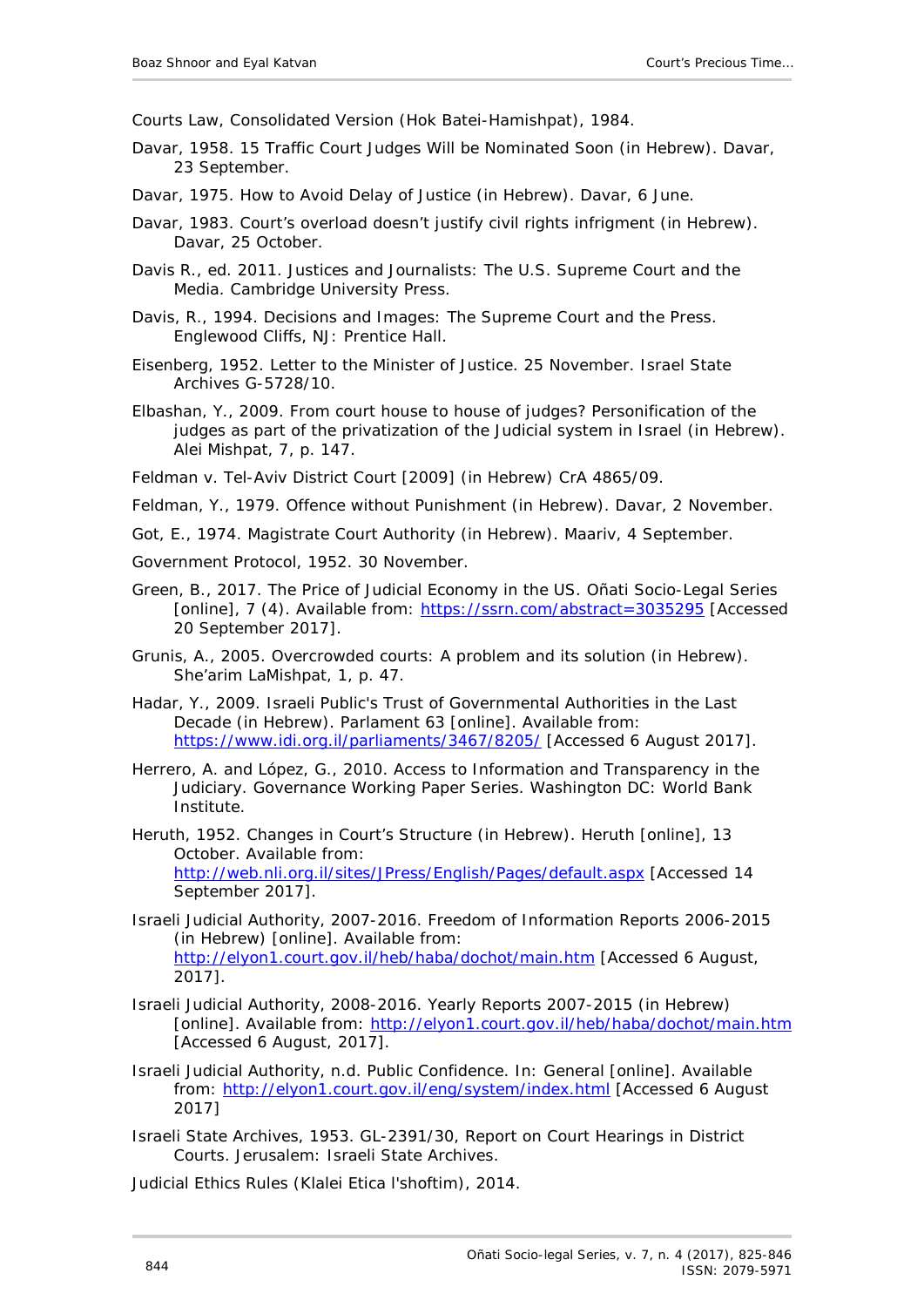- Katvan, E., 2012. The 'overcrowding the profession' argument and the professional melting pot. *International Journal of the Legal Profession,* 19 (2-3), pp. 301- 319.
- Katvan, E., 2013. The Entry and Integration of Women into Judicial Positions in Israel. *In:* U. Schultz and G. Shaw, eds. *Gender and Judging*. Oxford: Hart.

Kling, G., 2014. *Judicial Ethics* (in Hebrew). Tel Aviv: Israeli Bar Press.

- Kravitz, O., 2015. *The coverage of the Israel criminal system and the decline of public trust* (in Hebrew). PhD thesis, Tel-Aviv University.
- Landau, M., 1962. *Efficiency and Justice* (in Hebrew).
- Levin, D., 1993. Judgments (in Hebrew). *Hamishpat* 1, 185.
- Levy, M.K., 2013. Judicial Attention as a Scarce Resource: A Preliminary Defense of How Judges Allocate Time Across Cases in the Federal Courts of Appeals. *George Washington Law Review,* 81, 401-447.
- Maariv, 1955. Driving offenders punishments (in Hebrew). *Maariv*, 25 May.
- Maariv, 1987. Tax offences are administrative and not criminal offences from now on (in Hebrew). *Maariv*, 9 April.
- Marder, N.S., 2016. The Supreme Court's Transparency: Myth or Reality? *Georgia State University Law Review,* 32 (4), art. 2.
- Matza, E., 2011.The courts` overburden hurts the public (in Hebrew). *The Israel Democracy Institute Articles* [online], 22 February. Available from https://www.idi.org.il/articles/9380 [Accessed 6 August, 2017].
- Ombudsman of the Israeli Judiciary, 2016. *2015 yearly report* (in Hebrew). Jerusalem.
- Opeskin, B., 2017. The Supply of Judicial Labour: Optimising a Scarce Resource in Australia. *Oñati Socio-Legal Series* [online], 7 (4). Available from: <https://ssrn.com/abstract=2928388> [Accessed 14 September 2017].
- Peleg, A. and Bogoch, B., 2010. The black robe and the yellow press: Perceptions of the media by Israeli judges (in Hebrew). *Media Frames: Israeli Journal of Communication,* 5, p. 13.
- Peleg, A., 2012. *Open court: the media effects on the legal Community* (in Hebrew). Tel-Aviv: Matar.
- Rosen-Zvi, I., 2005. Are Judges Human? The Construction of the Image of the Professional Judge in Light of Judicial Disqualification Rules (in Hebrew). *Mishpat Umimshal,* 8, p. 49.
- Salzberger, E., 2001. The Israeli Jurists Conspiracy On the Israeli Bar and its Allies (in Hebrew). *Mishpatim* 32, p. 43.
- Segall, E.J., 2016. Invisible Justices: How Our Highest Court Hides from the American People. *Georgia State University Law Review,* 32 (4), art. 1.
- Shachar, Y., Harris, R. and Gross, M., 1996. Citation Practices of Israel's Supreme Court: Quantitative Analysis (in Hebrew). *Mishpatim,* 27 (2), p. 119.
- *Shalev v. A.G.* [1960]. CrA. 69/60, PD 14 702, 703.
- Shani, G., 2006. Appeal by Leave: Descriptive and Normative Aspects of Interlocutory Appeals. *TAU Law Review*, 30 (1), 71.

Sharvit, N., 2011. Collapsing under the pressure: Judges plan mutiny (in Hebrew). *NRG* [online], 16 February. Available from [:](http://www.nrg.co.il/online/1/ART2/212/553.html) <http://www.nrg.co.il/online/1/ART2/212/553.html> [Accessed 6 August 2017].